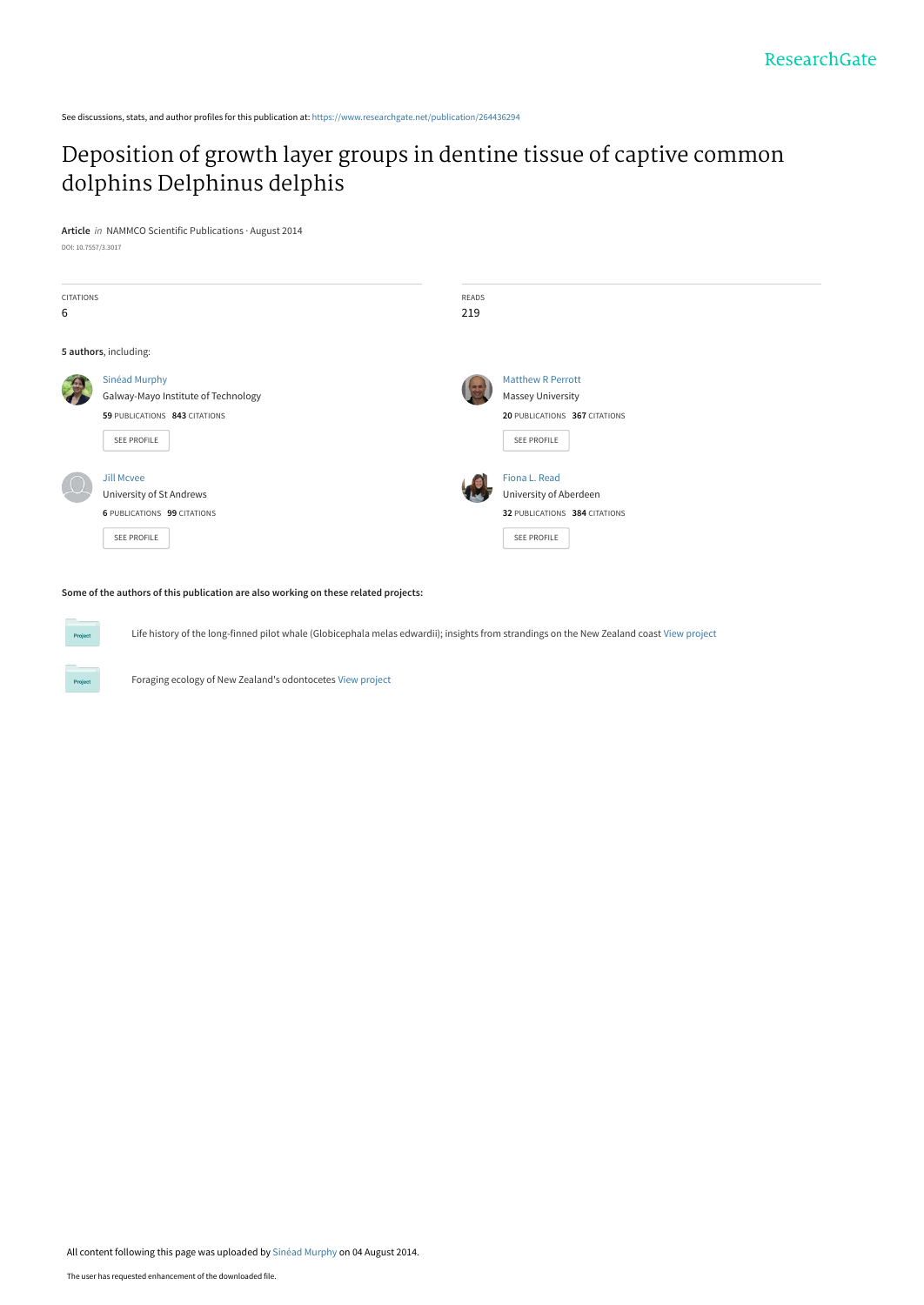

# **Deposition of growth layer groups in dentine tissue of captive common dolphins**  *Delphinus delphis*

Sinéad Murphy<sup>1,2</sup>, Matthew Perrott<sup>3</sup>, Jill McVee<sup>4</sup>, Fiona L. Read<sup>5</sup> & Karen A. Stockin<sup>2</sup>

<sup>1</sup>Institute of Zoology, Zoological Society of London, Regents Park, London, NW1 4RY, UK

<sup>2</sup>Coastal-Marine Research Group, Institute of Natural Sciences, Massey University, Private Bag 102 904, Auckland, New Zealand

<sup>3</sup>Institute of Veterinary, Animal and Biomedical Sciences, Massey University, Private Bag 11 222, Palmerston North, New Zealand

<sup>4</sup>Histology Department, Bute Medical School, University of St Andrews, St Andrews, Fife, KY16 9TS, UK

<sup>5</sup>ECOBIOMAR, Instituto de Investigaciones Marinas (CSIC), Eduardo Cabello 6, 36208, Vigo, Spain

\* Corresponding author - e-mail[: sinead.murphy@ioz.ac.uk;](mailto:sinead.murphy@ioz.ac.uk) Tel.: +44 (0) 20 7449 6332; fax: +44 (0) 20 7483 2237

### **ABSTRACT**

Knowledge of age structure and longevity (maximum age) are essential for modelling marine mammal population dynamics. Estimation of age in common dolphins (*Delphinus* spp.) is primarily based on counting Growth Layer Groups (GLGs) in the dentine of thin, decalcified and stained sections of teeth. An annual incremental deposition rate was validated for *Delphinus* spp. 30-years ago through the use of tetracycline. However, it is not known if the pulp cavity becomes occluded in older individuals or GLGs continue to be deposited in dentine tissue. To investigate the deposition of GLGs in dentine tissue, teeth samples were obtained during the necropsies of two short-beaked common dolphins (*Delphinus delphis*) that were held in captivity for 31 and 33 years in New Zealand. Individuals were captured together in Hawkes Bay, North Island, New Zealand and classified as juveniles based on physical appearance. Teeth were processed in two ageing laboratories, using four different bone decalcifiers, two sectioning techniques incorporating the use of both a freezing microtome (-20°C) and paraffin microtome, and two different stains. An age was estimated for one of the dolphins, in line with that proposed based on estimated age at capture and period in captivity. However, a hypomineralised area was observed in the dentine tissue close to the pulp cavity of the second individual, preventing estimation of maximum age. The presence and structure of this anomaly is explored further within the study.

#### **INTRODUCTION**

Age provides important information on an individual's life history including growth and development, both sexually and physically. Knowledge of age structure and longevity (maximum age) are essential for modelling marine mammal population dynamics. In addition, the ability to estimate age of freeranging dolphins can provide pertinent information on fluctuations of

Murphy S, Perrott M, McVee J, Read FL and Stockin KA (2014) Deposition of growth layer groups in dentine tissue of captive common dolphins *Delphinus delphis. NAMMCO Scientific Publications*, Volume 10. doi[: http://dx.doi.org/10.7557/3.3](http://dx.doi.org/10.7557/3.XXXX)017

*[Creative Commons License](http://creativecommons.org/licenses/by/3.0/)* 

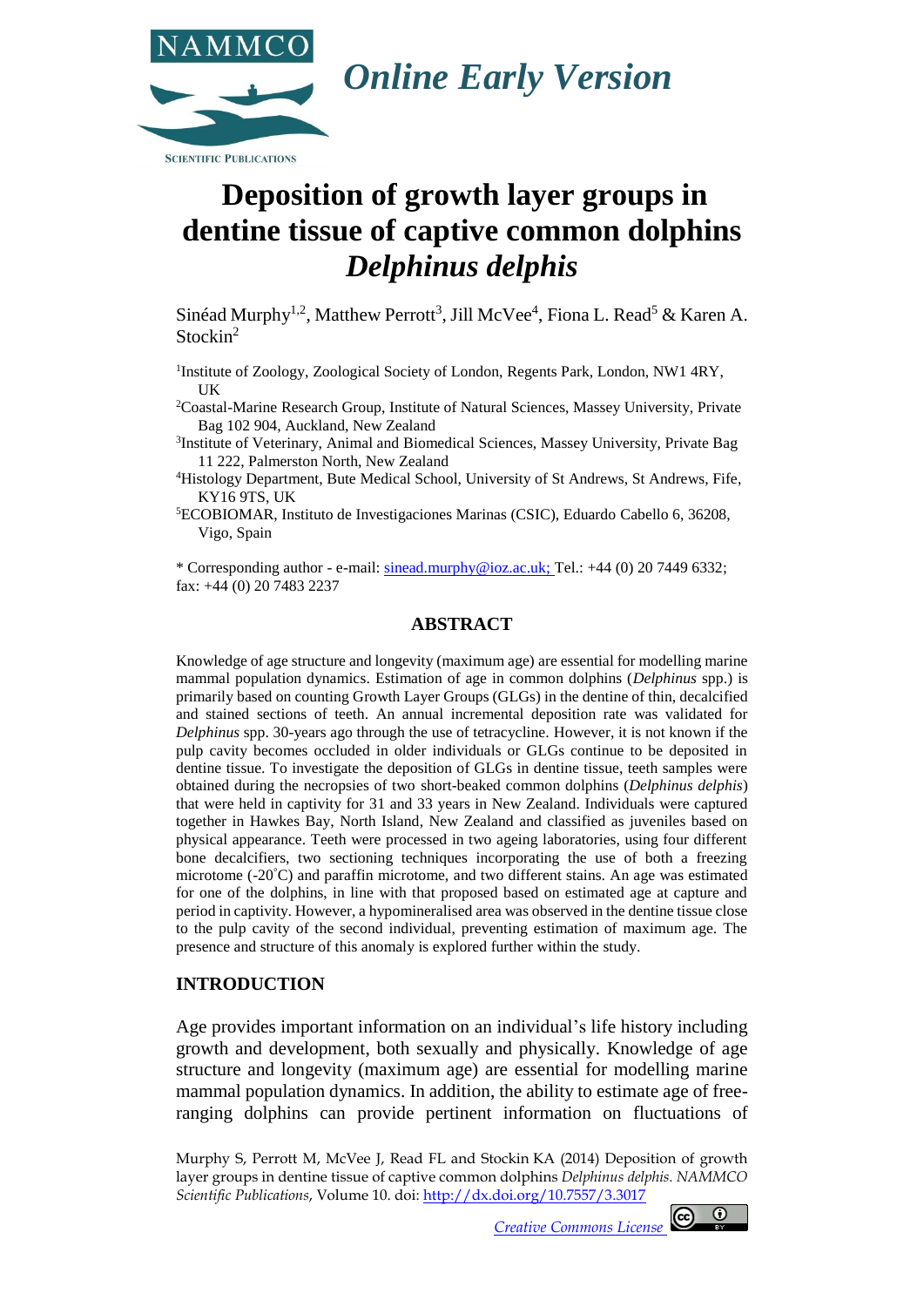mortality rates within birth cohorts. Common dolphins (*Delphinus* spp.) possess small, slightly curved conical homodont teeth, composed of three hard tissue types; enamel, dentine and cementum. The neonatal line, a hypocalcified band in the dentine, is laid down at birth and is thought to be caused by hormonal stress due to abrupt environmental and nutritional changes (Avery 1976, Lockyer 1995, Danil 2004). It delineates the pre- and post-natal dentine tissue, and after which the first incremental layer or Growth Layer Group (GLG) begins to be deposited. GLGs may be recognised by their cyclic repetition and must involve at least one change that can be defined as a countable unit representing, for most species, a 1-year period (Klevezal 1980, Perrin and Myrick 1980, Scheffer and Myrick 1980, Myrick 1998, Murphy *et al.* 2012). In decalcified and stained sections of small delphinid dental tissue, GLGs are composed of two components in post-natal dentine: (1) a broad layer of intermediate optical density and (2) a thinner more translucent layer. This is as a result of variations in the content and distribution of the mineral component, e.g. hydroxyapatite, in dental hard tissues producing differences in optical density and stainability (Klevezal 1980, Luque 2008). In more recent GLGs in older individuals, the opaque layer becomes more compressed and the translucent layer appears proportionally more prominent (Perrin and Myrick 1980). As common dolphins have small teeth, dentine deposition may occlude the pulp cavity before an animal dies (Gurevich *et al.* 1980), though this has not been investigated in individuals of known-age.

A number of different methods have been used to calibrate the GLG deposition rate in small delphinids, by assessing layering patterns in: (1) teeth obtained from captive-born and therefore known-age dolphins (Myrick and Cornell 1990; and references therein); (2) multiple tooth extraction from either captive or free-ranging dolphins over a defined period of time (Hui 1978, Hohn *et al.* 1989); or (3) teeth of captive dolphins with tetracycline 'time marked' labels (Myrick *et al.* 1984, Myrick *et al.* 1988, Myrick and Cornell 1990, Myrick 1998). An annual incremental deposition rate was validated for *Delphinus* spp. 30-years ago by Gurevich *et al.* (1980) through the use of tetracycline, an antibiotic that was employed as a fluorescent vital marker in teeth of captive dolphins. Estimation of age in common dolphins is primarily based on counting GLGs in the dentine (Murphy and Rogan 2006, Danil and Chivers 2007, Westgate and Read 2007, Murphy *et al.* 2009) rather than the cementum tissue, as the latter can be too thin to allow resolution of GLGs (Perrin and Myrick 1980). Danil *et al.* (2004) did use counts of GLGs in the cementum for verification of GLG based estimates in dentine tissue, though actual results of this comparison in accumulation of incremental layers was not presented. Although an annual GLG deposition rate in dental tissue was identified for *Delphinus* spp., it is not known if the pulp cavity becomes occluded in older individuals or if GLGs continue to be deposited in dentine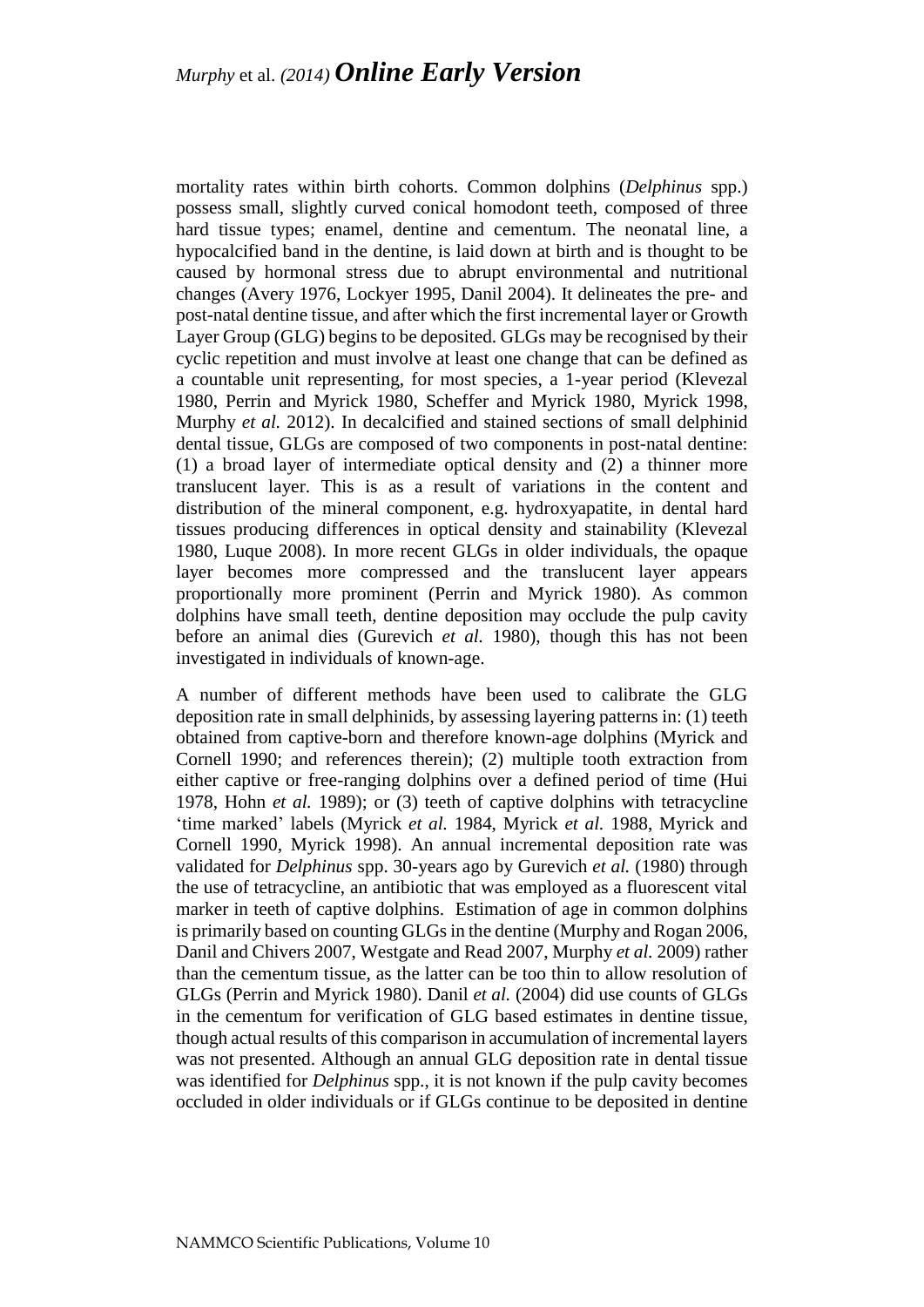tissue. To investigate the deposition rate of GLGs in dentine tissue, teeth samples were obtained during the necropsies of two New Zealand common dolphins, later identified as *Delphinus delphis* based on cranial morphology (Jordan 2012). Teeth were processed in two ageing laboratories using a number of different decalcifiers, and preparation methods. Thus within the current study, comparisons of age estimation techniques for common dolphins was also undertaken.

## **MATERIALS AND METHODS**

Two common dolphins, named *Shona* and *Kelly*, were captured off Port Napier, Hawkes Bay, North Island, New Zealand on the 13<sup>th</sup> December 1974. Both individuals were removed on the same day, though at different times of the day, and housed at Marineland, Napier for their entire period in captivity. Further details on the facility and enclosure can be found in Kyngdon *et al.* (2003). Individuals were classified as juveniles based on physical appearance. Kastelein *et al.* (2000) estimated the birth date of both individuals using body length, weight, condition of teeth, general body condition and (length, weight) data from eight common dolphins caught in the eastern tropical Pacific (see André *et al.* 1990). *Shona* and *Kelly* were first measured in 1987, 13 years post-capture, though they were first weighed in 1978. At the time of capture, Kastelein *et al.* (2000) estimated ages of c.4 and c.3 years for *Shona* and *Kelly*, respectively - though it was stated that ages may be over estimated by one to two years. *Shona* and *Kelly* died on the 7<sup>th</sup> April 2006 and 11<sup>th</sup> September 2008, respectively, spending almost c.31 and c.34 years in captivity.

Approximately ten teeth were extracted during post-mortem examinations, comprising of the least worn/curved teeth, and stored either frozen or in 70% ethanol for further analysis. Depending on the degree of tooth wear, samples were primarily selected from the middle of the lower jaws/mandibles, as the largest most uniformly layered teeth are found within this region (Hui 1978). In addition, Gurevich *et al.* (1980) noted that dental layering may cease earlier in maxillary than mandibular teeth.

## **Teeth processing techniques**

Teeth were processed in two ageing laboratories using four different bone decalcifiers, two sectioning techniques incorporating the use of both a freezing microtome (cryostat)  $(-20^{\circ}C)$  and a paraffin microtome, and two different histological stains as detailed herein.

## *Histology laboratory 1*

Fixation and decalcification: Teeth were cleaned and fixed in 10% neutral buffered formalin at a tissue to solution volume ratio of 1:10 for two weeks. Two decalcification solutions were used: (1) Formical-4™, a fixative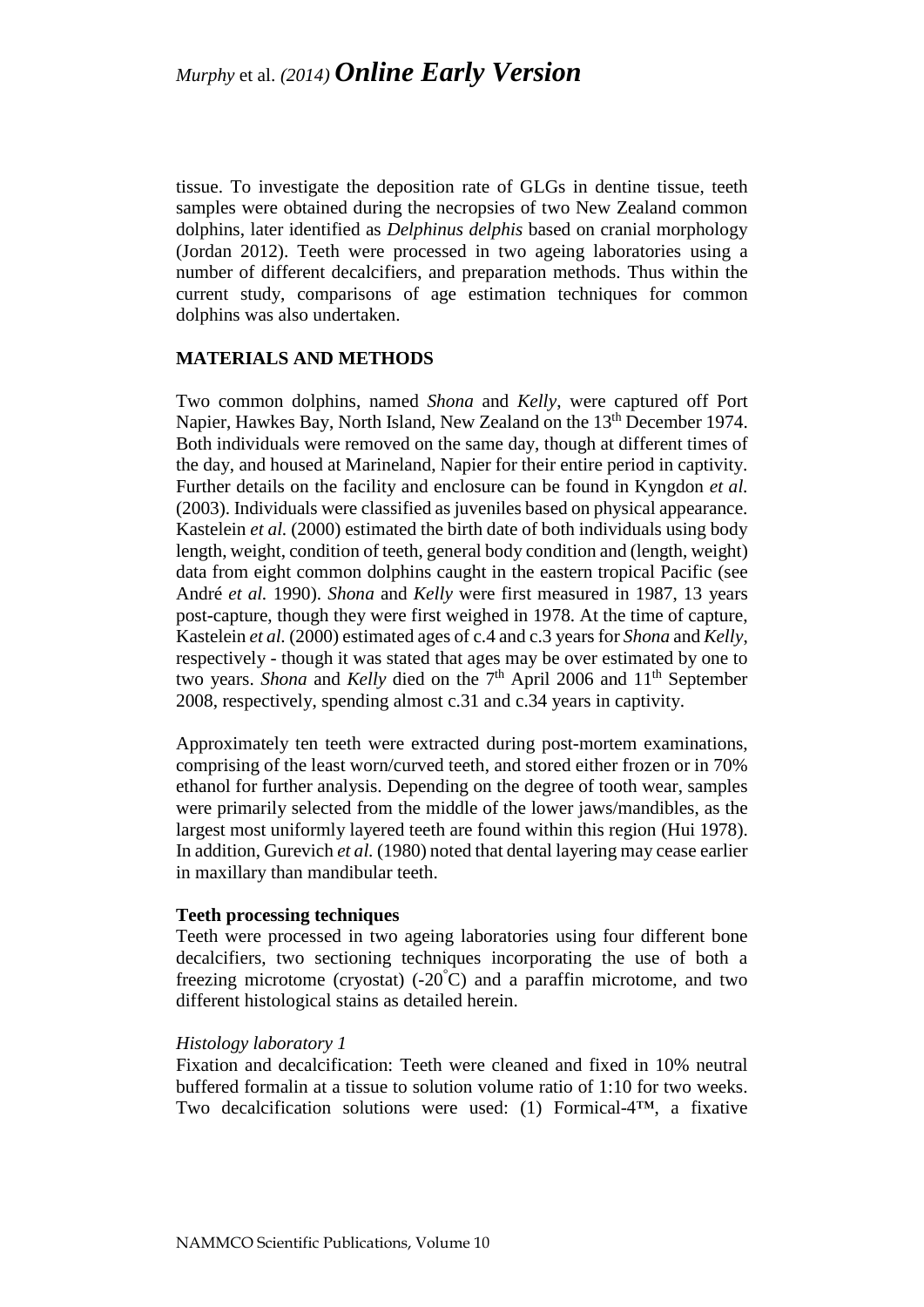decalcifier supplied by Decal®, and (2) the rapid decalcifier  $RDO^{\circ}$ , a commercial acid mixture produced by Apex Engineering Product Corporation. Formical-4 is a combination of formic acid, formaldehyde, and EDTA (Ethylene-diamine-tetra-acetic acid**)** and the primary agent in RDO is hydrogen chloride in aqueous solution. Mechanical agitation of tissues in the solutions is recommended during the decalcification process. Teeth were washed in slow running tap water prior to decalcification to remove as much fixative as possible, the period of time depended on the type of decalcifier used. This consisted of three to four minutes for Formical-4 and 24 hours for RDO – the latter should not be combined with formaldehyde as this may result in the potential release of toxic gases. For effective decalcification, bone samples should not be more than 4-5mm thick. Maximum width of teeth from *Shona* and *Kelly* were approximately 4 and 3 mm, respectively.

Teeth were transferred into containers containing either Formical-4 or RDO at a tissue to solution volume ratio of 1:20. Tissue samples were checked for decalcification by determining pliability, or undertaking a chemical endpoint indicator test. The ammonium oxalate turbidity test assessed if calcium was present within the used decalcifying solution (after Luna 1992, RDO 2012). The endpoint test also determined if the decalcification solution was exhausted. 5 ml of the decalcifying solution from the bottom of the specimen container (avoiding picking up particles in the pipette) was added to a 30 ml tube containing a pH indicator strip. Approximately 5 ml of ammonium hydroxide was pipetted into the tube, neutralising the solution as indicated by the pH strip. Subsequently, 5 ml of ammonium oxalate was added to the tube. If the test aliquot was clear after 30 minutes, decalcification was completed. If cloudy, the solution was exhausted, indicated by the precipitated calcium oxalate, decalcification was not complete and the solution was changed (Luna 1992, RDO 2012). Following the decalcification process, teeth were rinsed in water overnight to remove any residues of the acid solution. Teeth were then stored in 70% alcohol.

### Wax embedding technique

Teeth were initially placed in containers with 70% alcohol and 4% phenol for a period ranging between two-three days and one week, depending on the tooth size. Phenol was used to soften the teeth, as during preliminary trials of the wax embedding technique, teeth became too brittle and were dislodged from the paraffin wax block during sectioning. Teeth were further dehydrated (at room temperature) through increasing concentrations of alcohol; including 70% alcohol (1 hour), 96% alcohol (1 hour), absolute alcohol (1.5 hours), a mixture of 50/50 absolute alcohol/methyl benzoate (2 hours), methyl benzoate (3 hours), and finally chloroform (1 hour) for clearing purposes. Teeth were embedded in paraffin wax and sectioned at 5μm using a Leitz Microtome equipped with a steel histology knife. Longitudinal sections were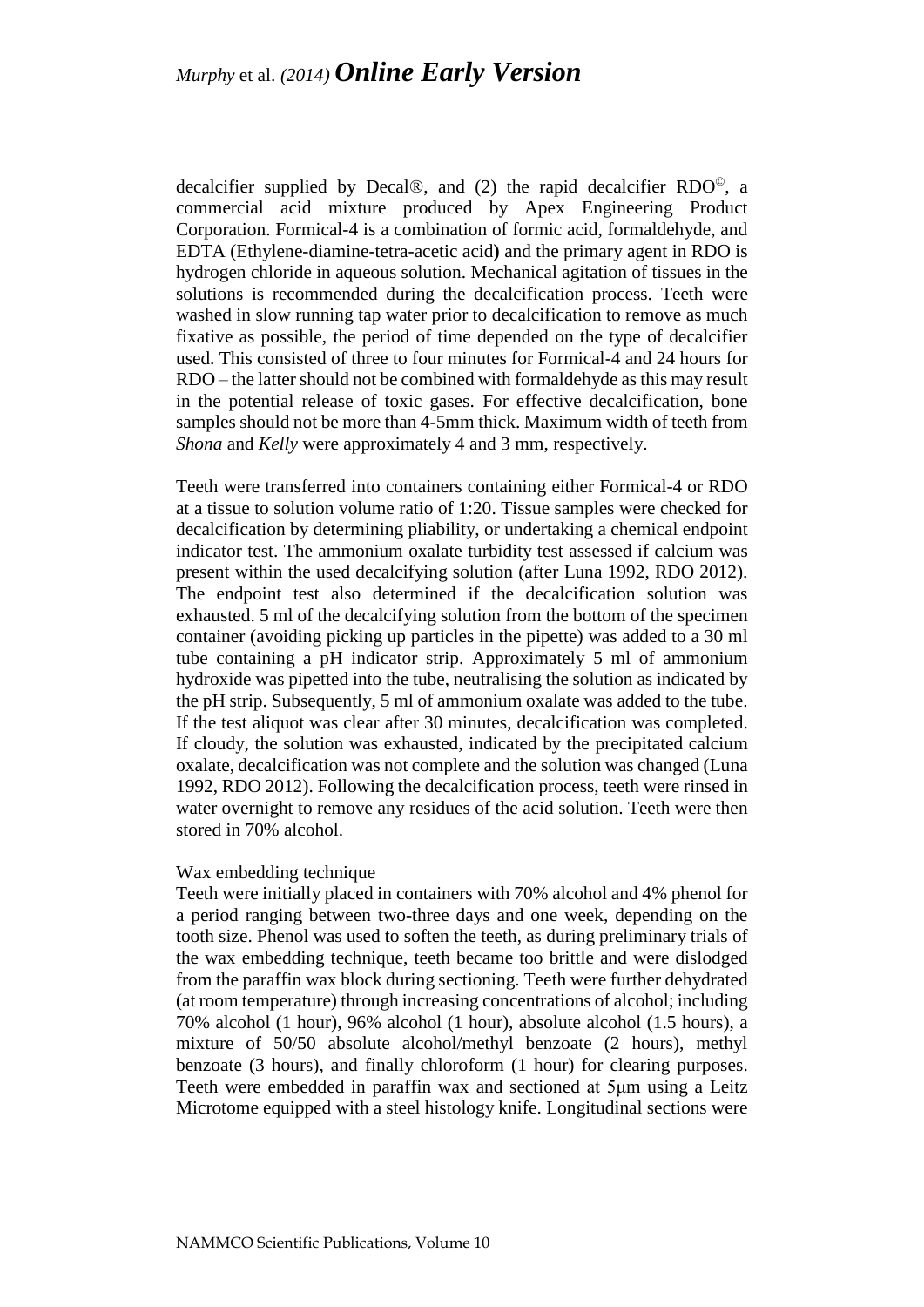obtained from the tooth, by cutting in the buccolingual plane or perpendicular to the mandible, i.e. dolphin cut. Initial sections were discarded, and a series of sections were taken from the centre of the tooth. At this stage, if the tooth was not fully decalcified, Mollifex™, a commercial tissue softener containing glycerol, phenol, acetone and alcohol, was applied to the cut surface of the paraffin block.

Teeth sections were mounted onto polysine slides, for improved tissue adhesion, transferred to a hotplate for 2 h and following this, kept overnight in a 37ºC oven. Teeth were stained using 60% Harris' haematoxylin for twothree days, or overnight in 100% haematoxylin. Sections were dipped in a 0.2% acid alcohol solution and blued in Scott's Tap water. Tooth sections were rinsed in running water, dehydrated using 100% alcohol, cleared in xylene and permanently mounted with DPX and a coverslip.

### *Histology laboratory 2*

Fixation and decalcification: Teeth were adequately fixed in 10% neutral buffered formalin, rinsed in tap water for up to 24 hours, and decalcified in 10% unbuffered formic acid ( $pH \sim 1.6$ ). Endpoints for calcium removal were determined by the ammonium oxalate turbidity test (as above). Decalcified teeth were rinsed in water for at least one hour, and often overnight.

Freezing microtome technique: Teeth were mounted using OCT embedding compound (Tissue-tek<sup>®</sup> -Sakura) onto a specimen holder and frozen to -20 $\rm ^{o}C$ in a Leica Jung CM1800 cryostat. Sections 18–25 μm in thickness were cut along the longitudinal axis of the tooth, and all sections from the centre of the tooth were selected. These were then placed in histological cassettes and immediately transferred into the staining solution of 0.2% toluidine blue (pH 8.4) for 10–15 minutes (at room temperature). Sections were rinsed and positioned on superfrost plus slides (Menzel Glaser), left to dry  $(> 10$ minutes) and dehydrated in 70% ethyl alcohol (EtOH) (30 seconds), 95% EtOH (30 seconds), 100% EtOH (30 seconds), and xylene (30 seconds). Sections were then mounted using Entellan resinous medium (ProScitech).

Following trials of 10% formic acid as a decalcifier, a second decalcification solution of 10% EDTA in 0.1 M PBS (pH 7.0) was employed together with radiological endpoint testing (Fig. 1). When calcium was no longer detected by radiography, in comparison with a matched non-decalcified tooth, the tooth was sectioned, stained with toluidine blue and mounted as described above.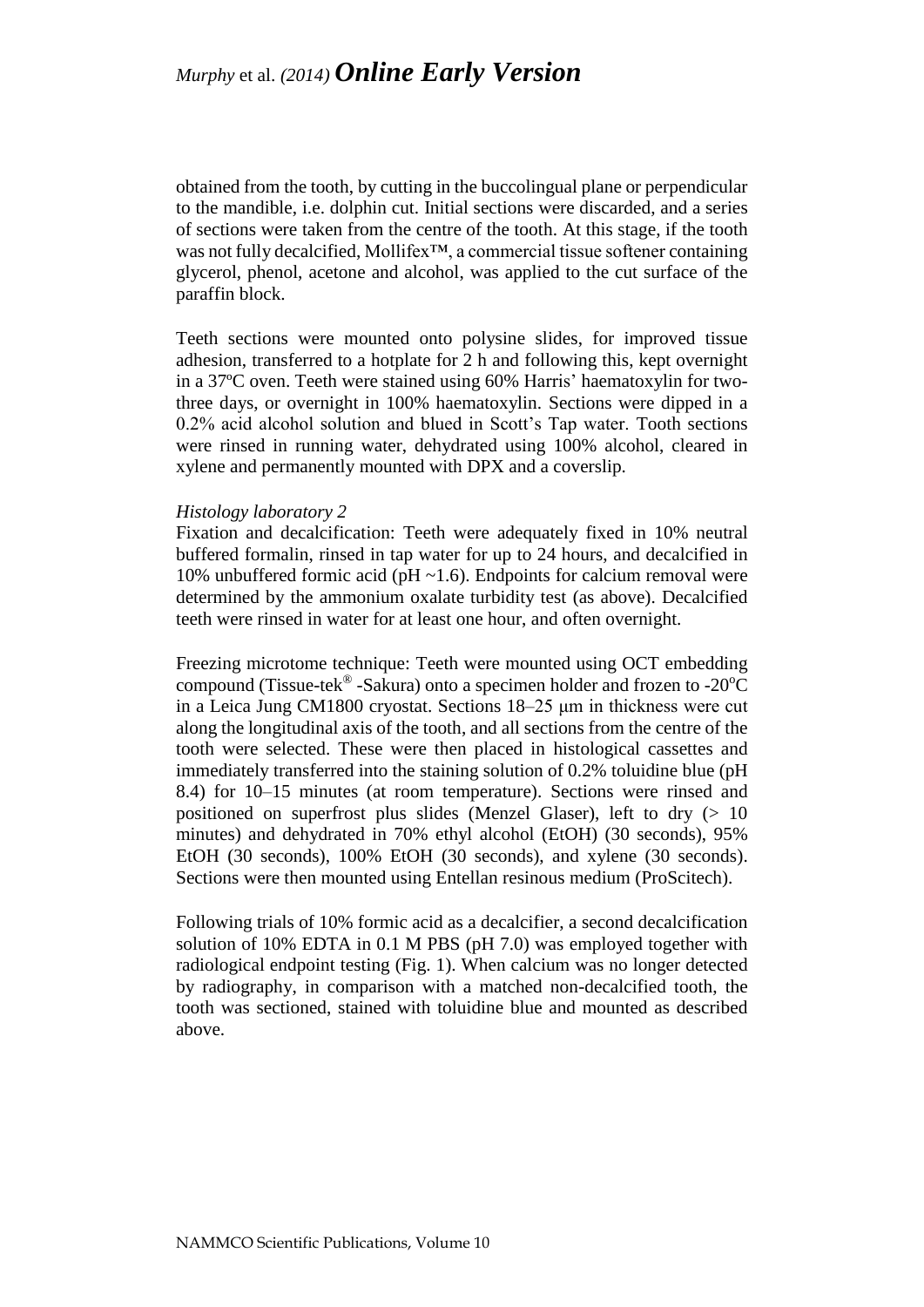

**Fig. 1**. Radiology end point testing of *Shona*'s teeth [\(a\)](http://septentrio.uit.no/index.php/NAMMCOSP/editor/downloadFile/3017/11727) after three weeks in 10% EDTA, changing the solution every 3-4 days and [\(b\)](http://septentrio.uit.no/index.php/NAMMCOSP/editor/downloadFile/3017/11728) after an additional two weeks in 10% EDTA. *Shona*'s teeth are highlighted by asterisks and weighed approximately 120 g prior to decalcification.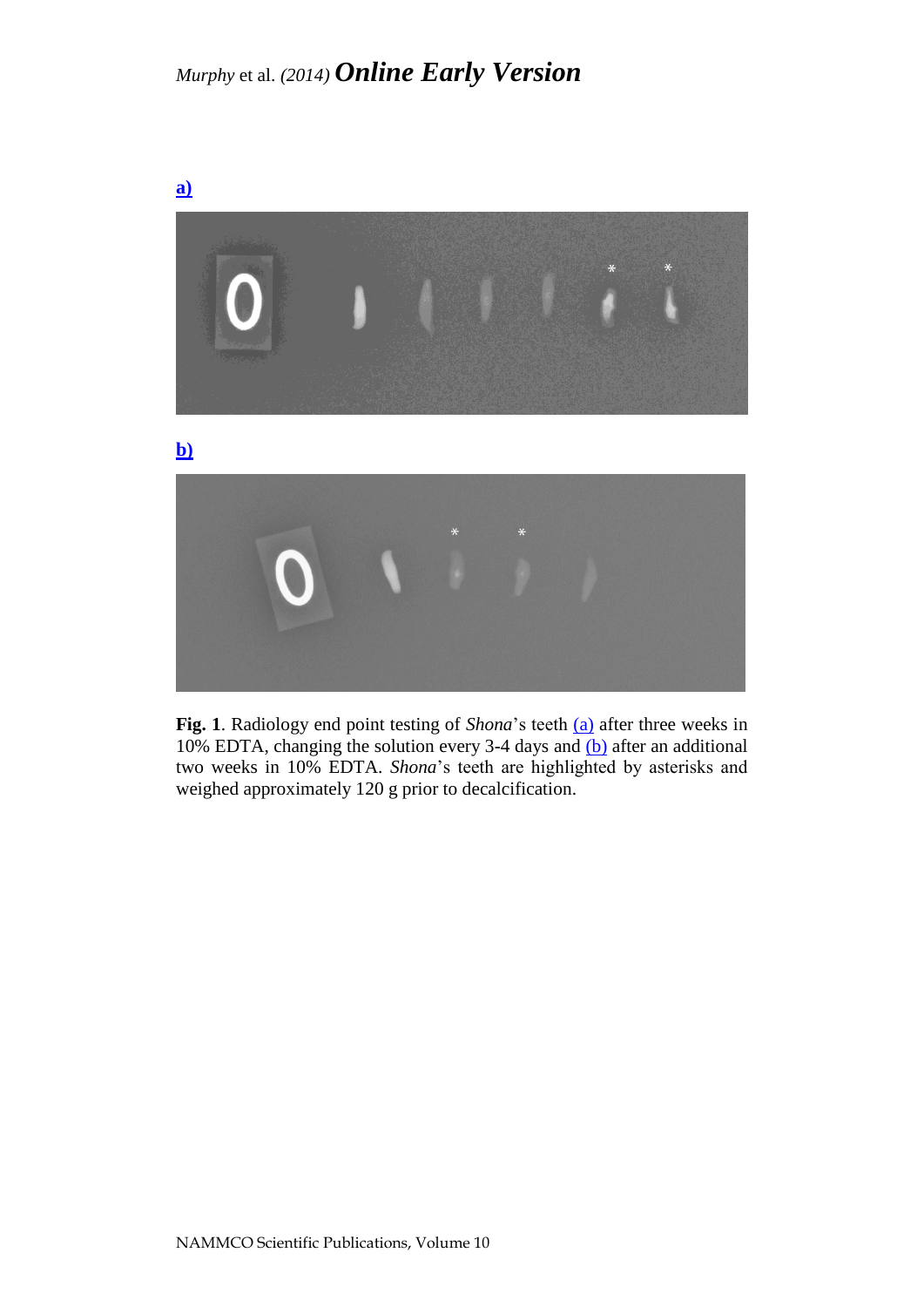### **Age readings**

Teeth sections were examined by the first author under a Zeiss Axiostar Plus light microscope (x25-400 magnification) for deposition of GLGs within the postnatal dentine tissue. Multiple digital images, at varying magnifications, were obtained using a canon PowerShot G6 (7.1 megapixel) digital camera attached to the light microscope and also an Olympus BX51 microscope and XC50 digital camera system (x12.5, x40, x100 x400 magnification). Pictures of the pulp cavity region were obtained at x400 magnification. Digital images were enhanced by adjusting tone and contrast using Adobe Photoshop CS4. Images were read blind, i.e. without prior knowledge of body length or sex, by a second *Delphinus* ageing expert (FLR). Multiple readings were obtained by each reader and GLGs were marked on digital images by both readers to allow inter-reader comparisons to be made.

### **Mineral content of teeth**

One cleaned tooth sample from both *Shona* and *Kelly* were embedded in a two-component epoxy resin produced by EPO*-*TEK*®* (using a combination of Part A and Part B (4:1 ratio)). The resin was left to harden for 24 hours at room temperature. The epoxy embedded teeth samples were then ground with a Struers Discoplan-TS, fitted with a diamond cup wheel and a vacuum holder for simultaneous grinding. This produced a longitudinal half-section, with an exposed pulp cavity. The tooth sample was further ground using P600 sandpaper, and polished using P1200 sandpaper and 0.3  $\mu$  Linde-A (aluminium oxide A) to remove scratches that may cause contrast variations. The tooth sample was kept moist during all stages of grinding and polishing to ensure the chemical composition was not altered due to overheating. In addition, after each grinding and polishing stage, the epoxy embedded sample was placed in an ultrasonic water bath for removal of fine particles. Polished samples were then carbon coated, and the mineral content/chemical composition was measured by Energy-Dispersive Spectroscopy (EDS) at Massey University.

## **RESULTS**

*Shona* measured 206 cm in body length, and exhibited signs of atrophy within skeletal muscle tissue, with a dorsal blubber layer depth of 13 mm and a body weight of 74 kg. Mortality was attributed to congestive heart failure. A combination of liver and heart disease led to severe weakness and cardiovascular collapse with either direct pulmonary oedema, or drowning (Massey University, unpubl. data). All mandibular teeth were worn to the gum line on both sides, as well as all teeth in the left maxillae. The first 12 teeth in the right maxillae were partly worn or damaged and the remaining teeth were worn to the gum line. Due to tooth wear, teeth samples were obtained from the middle of the lower left and upper right jaws for analysis.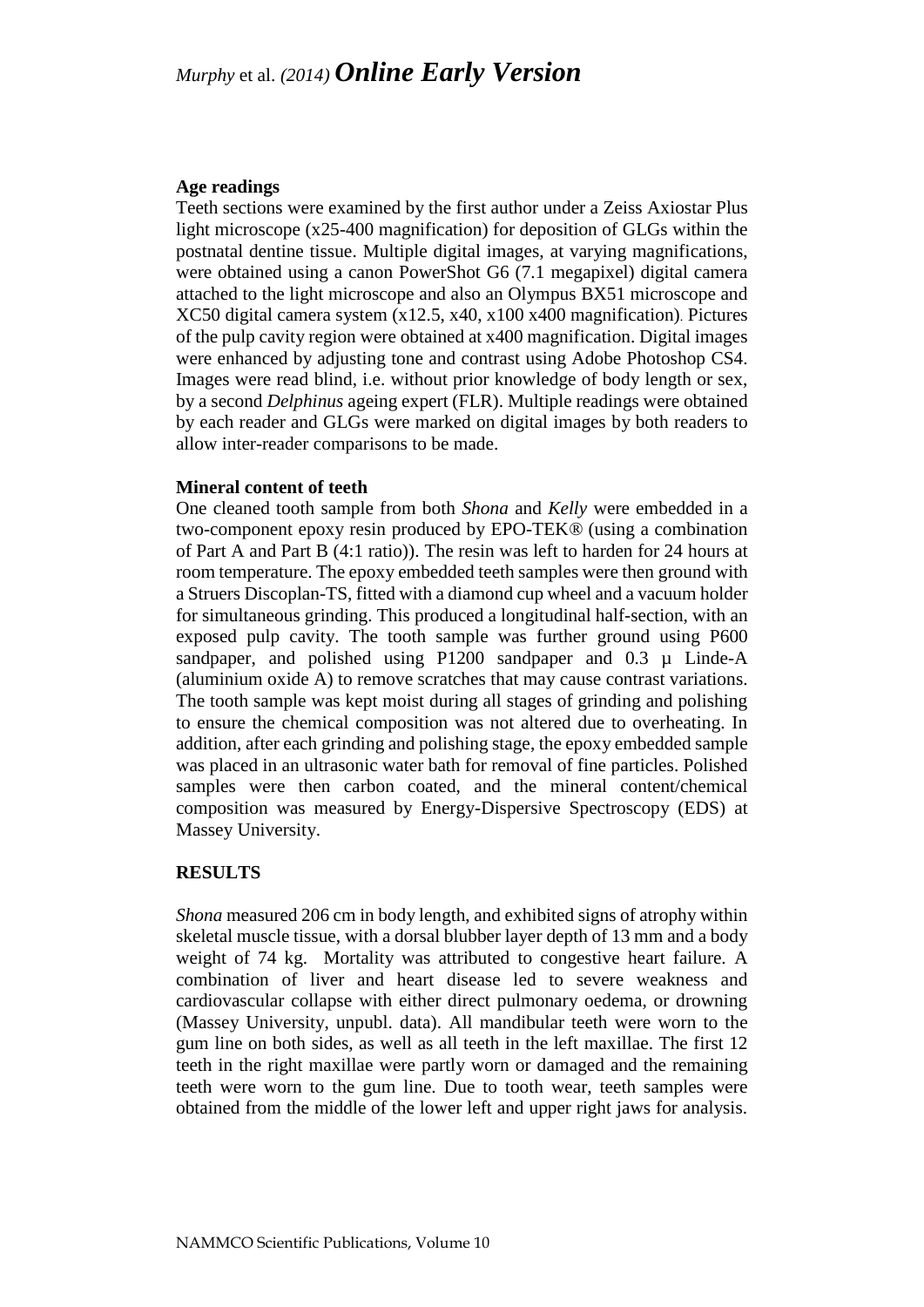GLG counts for teeth from the left and right maxillary bones were 43 and 41, and from the left and right mandibular bones were 42 and 41, respectively.

*Kelly* measured 204.5 cm in body length and died in good nutritional condition, with a c.20 mm blubber layer depth and body weight of 95 kg. Cause of death was attributed to anaemia due to chronic gastrointestinal ulceration, and gastric impaction secondary to outflow obstruction (Massey University, unpubl. data). Teeth were worn to the gum line in the first 11 and 10 maxillary teeth on the right and left hand sides, respectively, and the first 25 teeth in both mandibles. The majority of the remaining teeth were partially worn, damaged or broken. Due to tooth wear, teeth were obtained from the mid-to-dorsal aspect of the right mandible. GLG counts from teeth from the maxillary bone were 45 for both the left and right side, and from the left mandible were 49. Teeth were extracted prior to obtaining tooth count data for the right mandible.

#### **Age estimations**

#### *Shona*

Eight teeth were processed using four different decalcifiers, including both acids and a chelating agent. These included two commercial decalcifiers, RDO and Formical-4, and two standard laboratory decalcifiers, 10% formic acid and 10% EDTA (Table 1). As can be observed in Figure 2, teeth decalcified using Formical-4 produced the best age estimates. Sections decalcified using RDO (for an extended period, up to 3 days) were poorly stained using a commercially produced Harris' haematoxylin, which affected the clarity of the observed GLGs and consequently the accuracy of age estimations. Only minimum age estimates were obtained using 10% formic acid as the centre of the tooth/region around the pulp cavity was not fully decalcified, even though chemical endpoint testing was employed. On further assessment, laboratory 2 identified calcium deposits in regions around the pulp cavity using the Von Kossa method. Subsequently, 10% EDTA and radiology endpoint testing were employed.

Although teeth were worn, the neonatal line was still present in dental tissues of all processed teeth from both dolphins, thus enabling estimation of age. Based on sections of teeth decalcified using Formical-4 (and wax embedded), age and age ranges estimated for *Shona* by Reader 1 were 32 year and 30-34 years, respectively. For Reader 2, age and age ranges for *Shona* were 31 year and 30-32 years, respectively. Although age ranges overlapped between readers, the slight inconsistency in the estimated age possibly resulted from the differing reading planes, i.e. examined under a microscope by Reader 1, and using digital images by Reader 2. For comparisons, both readers marked each reference GLG on digital images, and inconsistencies primarily existed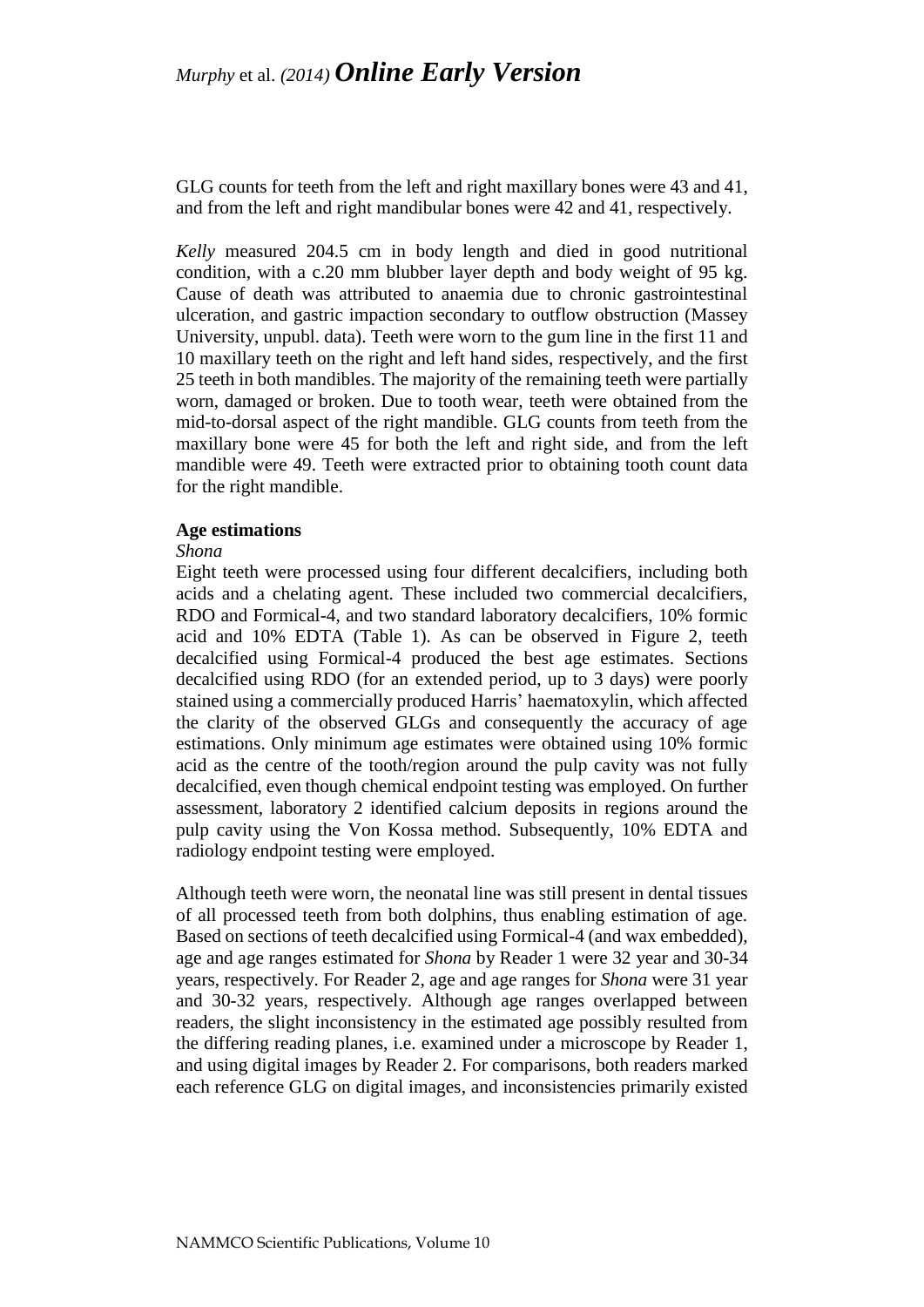| <b>Decalcifier</b>           | <b>Type</b>                                                | <b>Endpoint test</b>                                  | <b>Decalcification</b><br>period |
|------------------------------|------------------------------------------------------------|-------------------------------------------------------|----------------------------------|
| RDO <sup>°</sup>             | Inorganic/<br>mineral acid                                 | Pliability or<br>Ammonium<br>oxalate endpoint<br>test | Up to 3 days                     |
| 10%<br>Formic acid           | Organic acid                                               | Ammonium<br>oxalate endpoint<br>test                  | 4-6 weeks                        |
| 10% EDTA                     | Chelating<br>agent                                         | Radiology                                             | $> 6$ months                     |
| Formical-<br>4 <sub>TM</sub> | Combination<br>of formic acid,<br>formaldehyde<br>and EDTA | Ammonium<br>oxalate endpoint<br>test                  | 4-6 weeks                        |

| Table 1. Decalcifiers evaluated within the current study |  |
|----------------------------------------------------------|--|
|----------------------------------------------------------|--|

in the most recent GLG adjacent to the pulp cavity. This was resulting from the pulp cavity being virtually occluded and subsequent difficulties in deciphering the smaller newer GLGs. In addition, in the digital images there were difficulties in following younger GLGs along the side of the tooth due to poor uptake of the haematoxylin stain. For the other techniques, a maximum age of >13 years and >20 years were estimated using the freezing microtome and decalcifiers 10% formic acid and 10% ETDA, respectively. A maximum age of >20 years was determined using RDO and the wax embedding technique.

#### *Kelly*

Only minimum age estimates of 10 and 23 years were obtained using RDO and the wax embedding technique and 10% Formic acid and the freezing microtome technique, respectively. 'Consensus counts' were achieved between Readers. As a 'mineralised' zone surrounding the pulp cavity was visible within thin sections obtained using both RDO and 10% formic acid, further investigations using 10% EDTA, radiology endpoint testing and the freezing microtome technique were undertaken to assess if this was resulting from a lack of decalcification. Using this methodology, X-rays verified that all the calcium had been removed from the tooth. However, the zone of 'anomalous tissue' surrounding the pulp cavity was still present and a minimum age of 21 years was estimated by both Readers (see Fig. 3).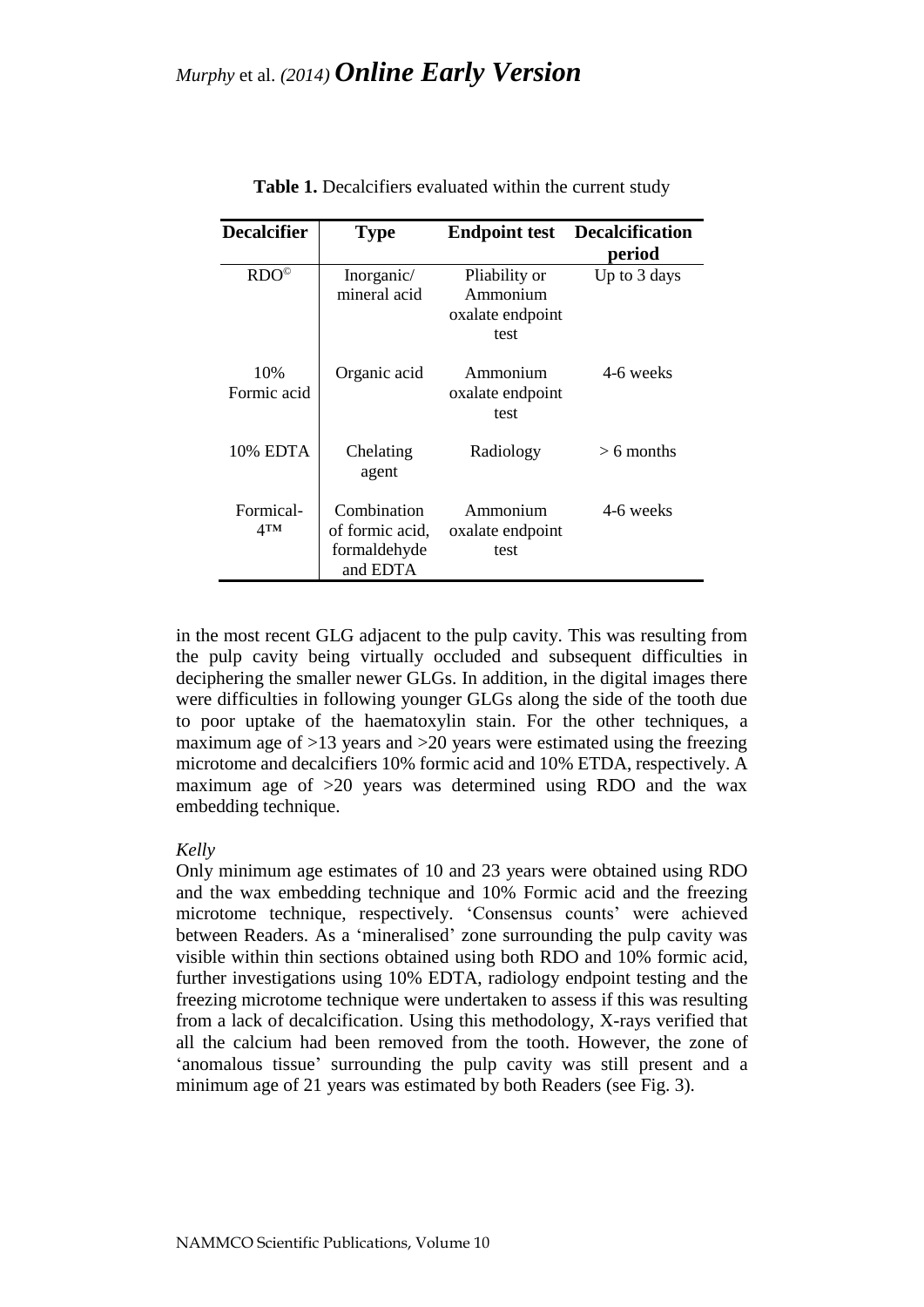

**Fig.2**. Thin sections of teeth from *Shona*; [\(a\)](http://septentrio.uit.no/index.php/NAMMCOSP/editor/downloadFile/3017/11730) decalcified using 10% Formic Acid, sectioned at 25  $\mu$  using a cryostat and stained using toluidine blue (x40 magnification); [\(b\)](http://septentrio.uit.no/index.php/NAMMCOSP/editor/downloadFile/3017/11731) decalcified using 10% EDTA, sectioned at 25 µ using a cryostat and stained with toluidine blue (x40 magnification); [\(c\)](http://septentrio.uit.no/index.php/NAMMCOSP/editor/downloadFile/3017/11732) decalcified using RDO, wax embedded and sectioned using a microtome at  $5\mu$  and stained using haematoxylin (x25 magnification); and [\(d\)](http://septentrio.uit.no/index.php/NAMMCOSP/editor/downloadFile/3017/11733) decalcified using Formical-4, wax embedded and sectioned using a microtome at 5µ and stained using haematoxylin (x12.5) magnification).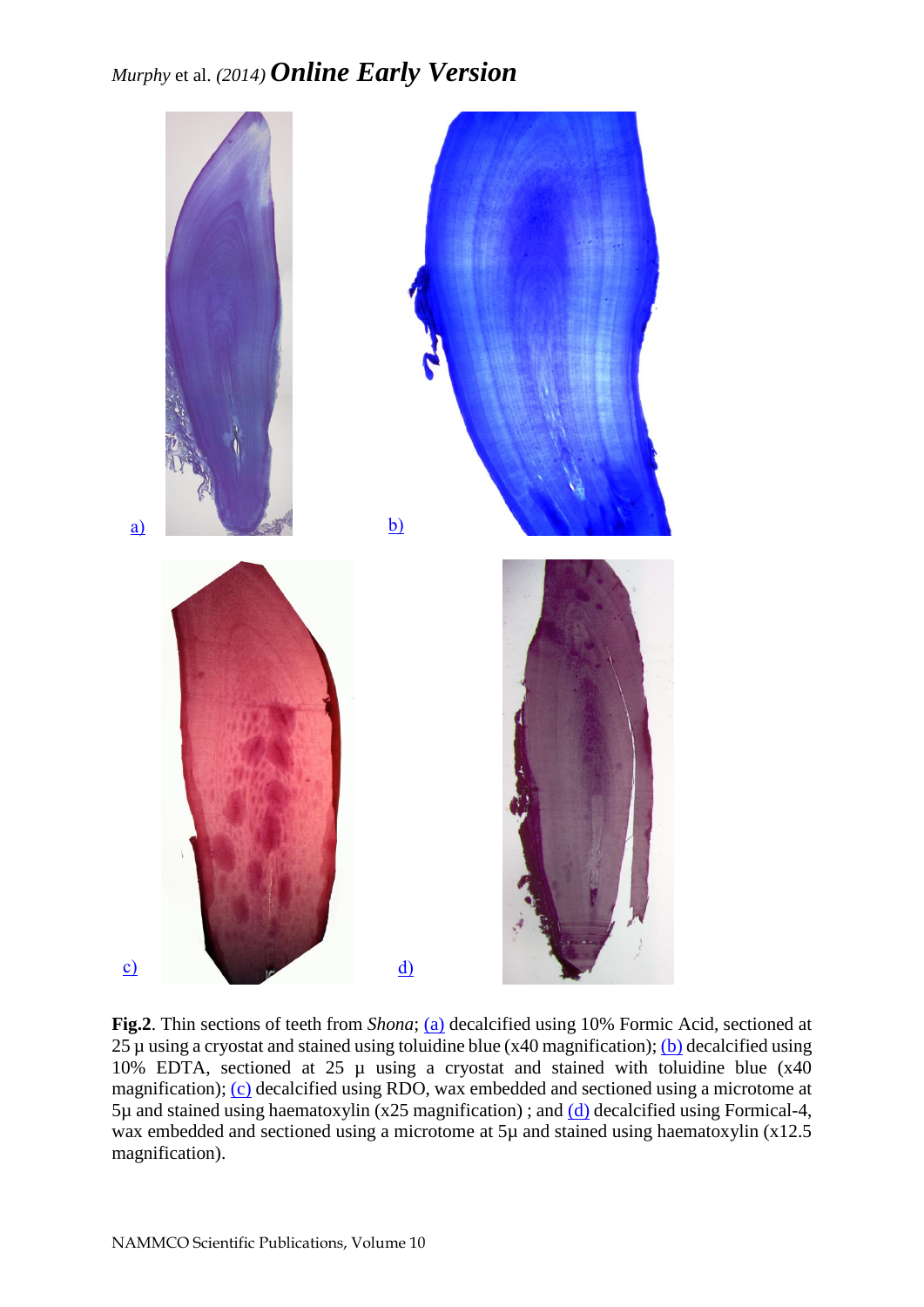

**Fig. 3**. Abnormality surrounding the pulp cavity of *Kelly*'s teeth that occurred to varying degrees in the seven processed teeth samples; [\(a\)](http://septentrio.uit.no/index.php/NAMMCOSP/editor/downloadFile/3017/11734) tooth A, decalcified using  $10\%$  formic acid, sectioned at  $25 \mu$  using a cryostat and stained with toluidine blue  $(x12.5 \text{ magnification});$  [\(b\)](http://septentrio.uit.no/index.php/NAMMCOSP/editor/downloadFile/3017/11735) tooth B, decalcified using 10% EDTA, sectioned at 25 µ using a cryostat and stained with toluidine blue (x12.5 magnification).

GLGs were not read in the cementum of sections from either Shona or Kelly due to poor condition of the tissue, as found in other studies on this species.

### **Mineral composition of dental tissue**

The anomaly surrounding the pulp cavity in all teeth processed from *Kelly* to date  $(n=7)$  – anomaly observed to varying degrees - was further assessed by estimating the composition (weight percentages) of calcium (Ca) and phosphorus (P) in teeth from both individuals, for comparisons. As demonstrated in Table 2 and Figure 4, lower Ca and P levels were observed within different regions of *Kelly's* tooth. GLGs adjacent to the pulp cavity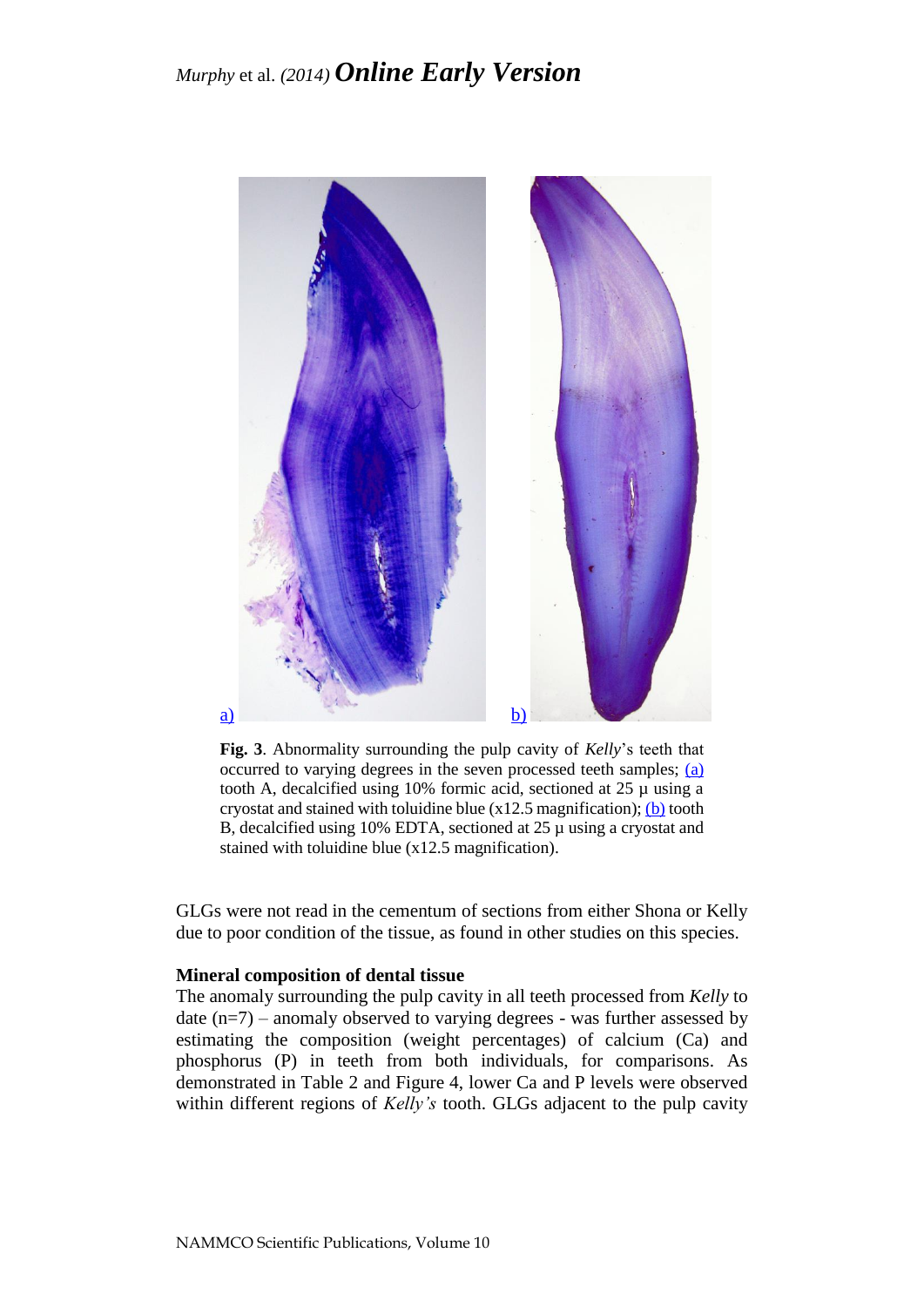(areas 3 and 4) had lower Ca and P levels compared to previously deposited GLGs (areas 1 and 2, see Figure 4, Table 2). Conversely, no substantial differences in Ca or P levels were observed in different regions of *Shona's* tooth (Fig. 4).

### **DISCUSSION**

#### **Teeth processing methodologies**

Methodologies varied between ageing laboratories based in the United Kingdom and New Zealand for varying reasons; (1) due to available equipment, (2) ongoing laboratory practices, and most importantly (3) for a comparison of techniques, including the use of decalcifiers, sectioning apparatuses, and histological stains.

### *Decalcifiers*

All 15 teeth were adequately fixed prior to decalcification as this reduces potential tissue damage during the decalcification process. Due to the age of both individuals (>30 years) and the nature and small (stubby) size of the teeth, difficulties were encountered in removing the relatively high density of calcium deposits that accumulated within the dental tissue, without disturbing the underlying structure of the GLGs.

For age estimation purposes, good decalcifying agents should (1) remove all calcium, (2) preserve cellular detail, (3) not affect staining, and (4) have a short processing/decalcification time. The main active ingredient in RDO is hydrochloric acid, a strong mineral (inorganic) acid that ionizes and dissolves calcium salts. RDO works relatively quickly, i.e. removes large quantities of calcium at a rapid rate, but can damage cellular morphology and affect staining if over-decalcified (RDO 2012). Formic acid, an organic acid, acts more slowly than mineral acids and requires an acidic environment (pH 1.6- 1.8) for effective decalcification. As formic acid is less harsh on cellular properties, in comparison to mineral acids, partial over decalcification should result in fewer detrimental effects to staining properties or tissue morphology (Callis 2008).

EDTA is a chelating agent that binds calcium ions at a neutral pH. Decalcification can be a relatively slow process as it penetrates the tissue poorly, though this should have a less deleterious impact on the tissue morphology compared to both mineral and organic acids. However, within the current study both 10% formic acid and 10% EDTA had similar decalcification times of four to six weeks. As chemical endpoint tests are not recommended for EDTA, radiology endpoint testing was employed. Formical-4, composed of a combination of formic acid, formaldehyde and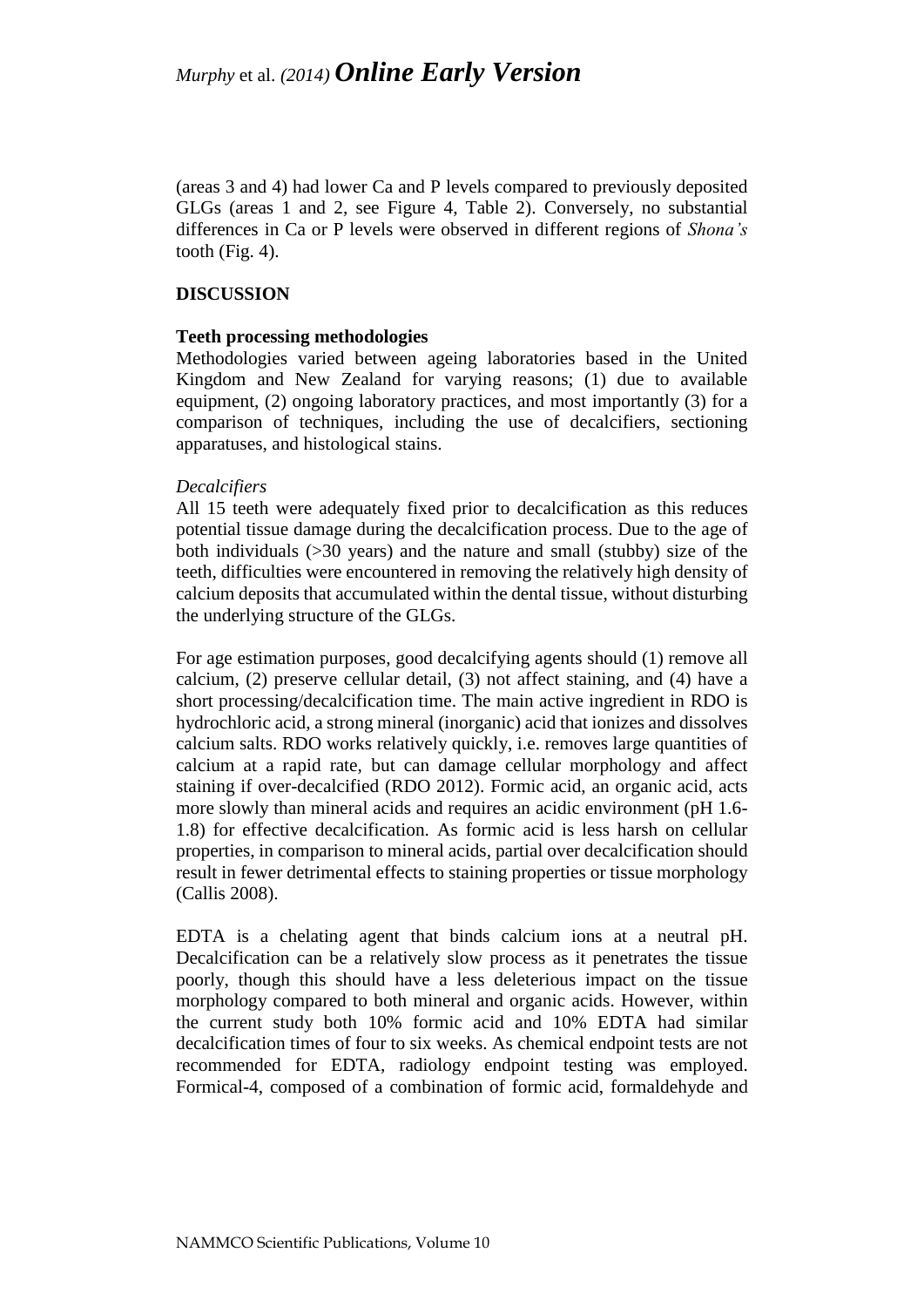

**Fig. 4.** Sampling locations of calcium and phosphorus in cross sections of teeth from [\(a\)](http://septentrio.uit.no/index.php/NAMMCOSP/editor/downloadFile/3017/11736) *Shona* and [\(b\)](http://septentrio.uit.no/index.php/NAMMCOSP/editor/downloadFile/3017/11737) *Kelly*. See Table 3 for weight percentage values measured using energy-dispersive spectroscopy.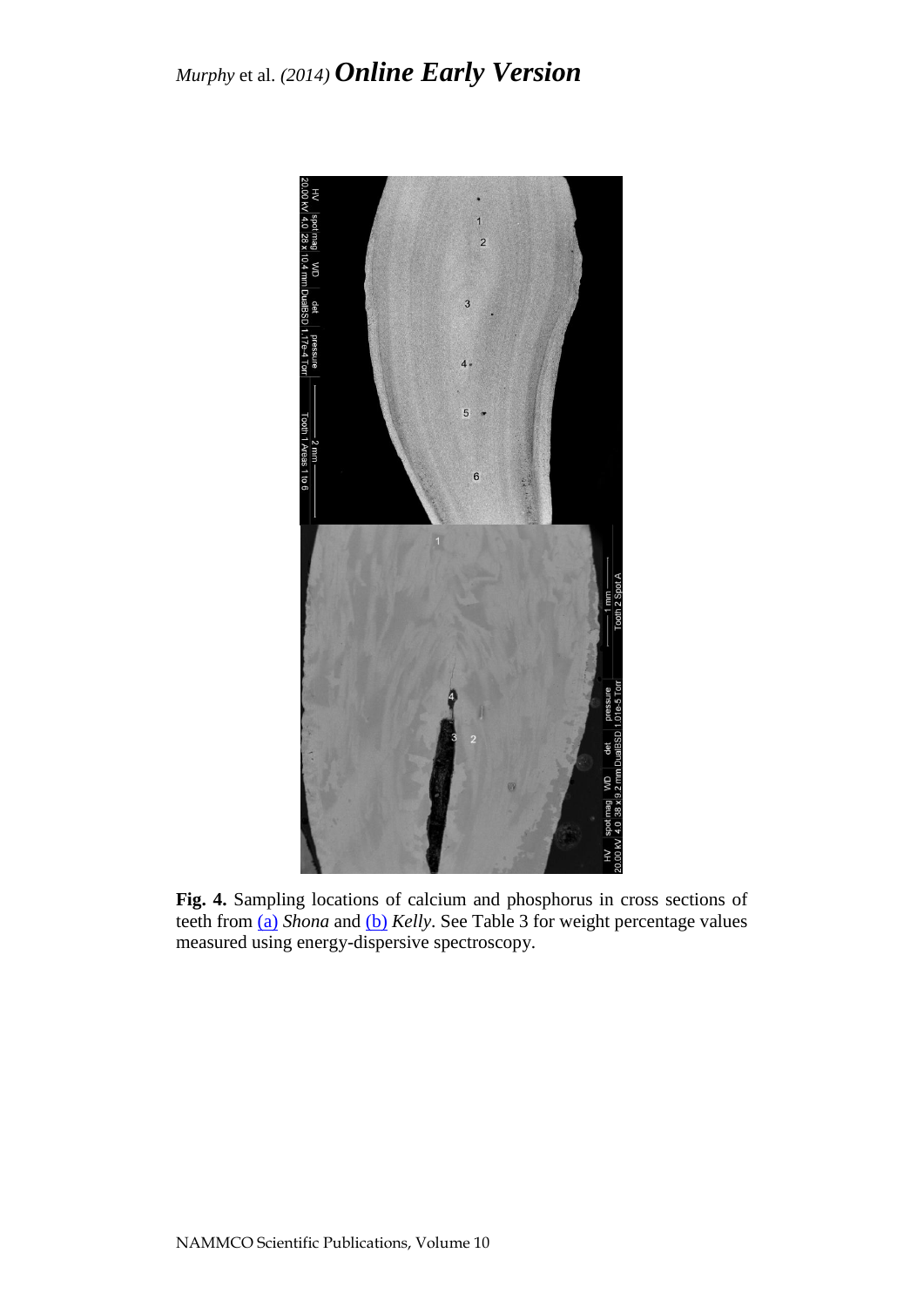| $wt\%$       | Area 1 | Area 2 Area 3 Area 4 Area 5 Area 6 |       |       |       |       |
|--------------|--------|------------------------------------|-------|-------|-------|-------|
| <b>Shona</b> |        |                                    |       |       |       |       |
| Ca           | 24.32  | 24.95                              | 25.55 | 20.08 | 20.2  | 19.97 |
| ${\bf P}$    | 12.43  | 12.83                              | 12.97 | 10.41 | 10.43 | 10.35 |
| Kelly        |        |                                    |       |       |       |       |
| Ca           | 25.28  | 39.45                              | 1.06  | 0.95  |       |       |
| P            | 13.2   | 17.49                              | 0.28  | 0.41  |       |       |

**Table 2**. Composition (weight percentages) of calcium (Ca) and phosphorus (P) in different regions of dental tissues from *Shona*  and *Kelly*. See Fig. 4 for location of areas.

EDTA, is a fixative decalcifier. Samples can be placed directly into this solution without prior fixation, with the primary aim of shortening the processing times. As noted in Table 1 however, decalcification using this commercial solution can be a relatively slow process. While Formical-4 produced the best sections of *Shona's* teeth for age estimation, future work on common dolphins will not focus on the use of this decalcifier due to the extended decalcification period - unless the individuals in questions are of an older age and only minimum age estimates are obtained using other methodologies.

Time required for decalcification was determined, depending on the type of decalcifier used (see Table 1), by manual assessment of pliability, calcium oxalate precipitation endpoint tests and radiography. On general agreement, X-rays are the most accurate method for determining the endpoint, followed by chemical and physical testing (Callis 2008). However, X-rays are a relatively expensive option, and within the current study chemical endpoint testing was not found to be consistently reliable as some calcium deposits remained present upon sectioning, despite the ammonium oxalate test indicating all calcium had been removed. This was also observed using a larger sample of teeth from stranded NZ common dolphins, and in a previous study ageing monk seal (*Monachus monachus*) dental tissues (Murphy *et al.* 2012). Determining pliability through bending the specimen is less accurate than chemical testing, and can potentially damage samples.

RDO is the primary decalcifying agent used to date in marine mammal age estimation studies (e.g. Myrick *et al.* 1983, Lockyer 1993, 1995, Hohn and Fernandez 1999, Gibbens and Arnould 2009, Luque *et al.* 2009, Dellabianca *et al.* 2011), including those on common dolphins (Murphy and Rogan 2006, Danil and Chivers 2007, Westgate and Read 2007), due to its short decalcification time. Based on the current analysis, it is recommended that for individuals of an age greater than 25 years (determined from an initial age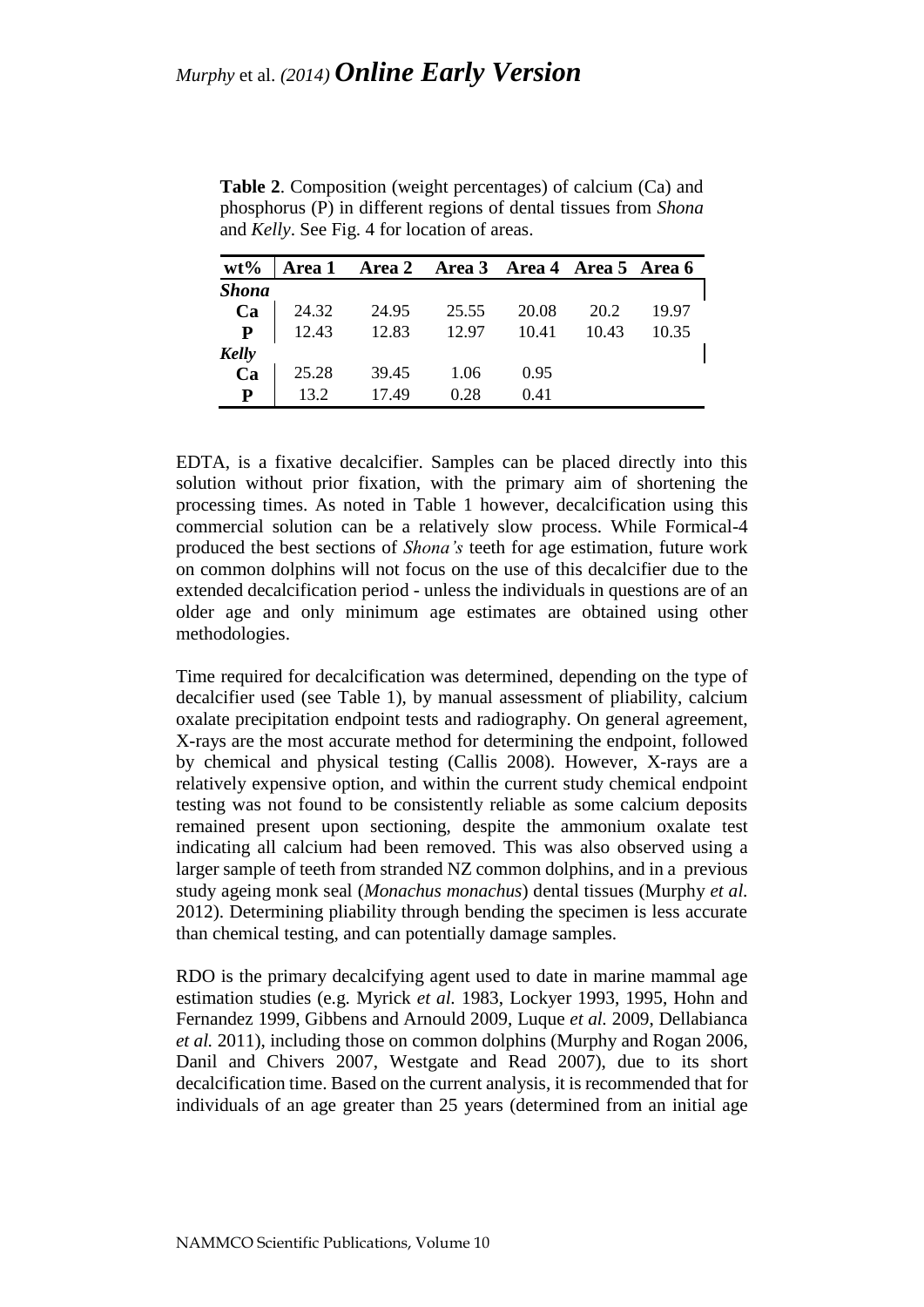estimation assessment or where minimum age is known), that alternative decalcifiers are used as extended periods of time within the harsh RDO solution - up to 3 days, due to the high density of calcium deposits in these older individuals – possibly resulted in poor tissue staining (see Fig. 2c). However, it cannot be ruled out that this may have occurred by using the commercially produced Harris' haematoxylin, whereas better results may have been obtained using a laboratory prepared Erlich's haematoxylin (such as in Murphy and Rogan 2006). In cases where edges of the tooth can be sectioned using a scalpel blade prior to decalcification, to expose as much of the centre of the tooth as possible to the decalcification solution, RDO may well be of potential use. Though it should be noted that the slices must be even and continuous, otherwise sectioning is difficult. Grinding could be an alternative approach.

#### *Processing techniques and staining*

The differing methodologies resulted in varying section thicknesses of 5 μm using a Leitz microtome (wax embedding) and 18–25 μm for the Leica Jung CM1800 cryostat (freezing microtome). Additional accessory layers can be visible within GLGs of thick sections if teeth are sectioned at a slight angle, which may cause errors in age estimation readings. Accessory layers may overlap each other thus giving the appearance of more layers. Within the current study, minimum age estimates were obtained using the cryostat methodology enlisted by Laboratory 2, though this was attributed to the type of decalcifying agent used and not to section thickness and/or processing technique. Toluidine blue proved a better stain on cryostat processed thick sections within the current study, compared to commercially produced Haematoxylin. Using a larger sample size of teeth from stranded NZ common dolphins, neither were the laboratory prepared haematoxylins, Gill's method (chemical oxidation) or Erlich's method (natural ripening), able to provide the contrast afforded by toluidine blue. This was independent of section thickness and whether or not a progressive versus regressive staining method was employed, suggesting that toluidine blue may have retained better affinity for tissues decalcified using organic acids and chelating agents. However, the opposite has been found in another study on common dolphins using the inorganic acid RDO (Read pers. obs.). The main differences between the wax embedding techniques employed within the present analysis and that of Luque *et al.* (2009) was the usage of xylene within the latter study, a standard clearing agent used within histological practices. Chloroform was used in the present study prior to paraffin embedding, as dental tissue became too brittle for sectioning using xylene – a methodology used for general processing of small cetacean teeth within laboratory 1. In addition, the methyl benzoate double embedding method was employed to ensure that teeth samples did not spend an extended period of time in the alcohol solutions.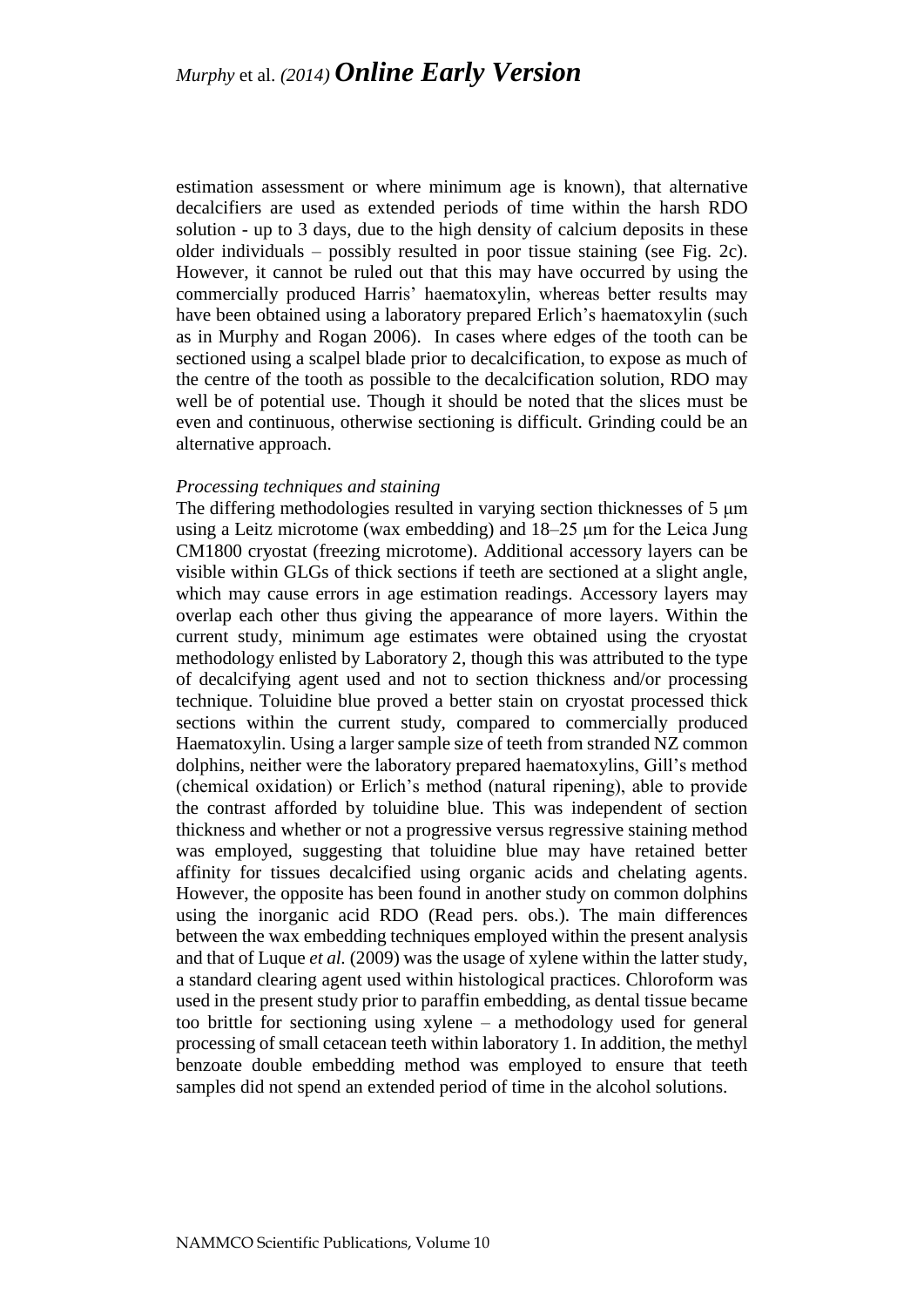#### **Age estimations of captive dolphins**

A maximum age could only be determined for *Shona* in the current study due to the area of hypomineralisation in *Kelly's* teeth. Based on dental samples, an age of 32 years and an age range of 30-34 were estimated. *Shona* spent 31.3 years in captivity and as noted earlier, estimated age at capture was four years - though this may have been over estimated by one to two years (Kastelein *et al.* 2000). This all suggests that *Shona* ranged between 33 and 35 years in age. Although these ages are within the estimate age ranges from dental samples proposed for the animal, the difficulties in deciphering newer GLGs adjacent to the pulp cavity, the pulp cavity being virtually occluded, and the poor staining/lack of contrast within all GLGs, incorporated a certain degree of error into the readings. To date, the oldest aged wild common dolphin was estimated to be over 30 years old, though a maximum age or age range was not determined for this animal (Westgate and Read 2007). All maximum ages reported in other common dolphin populations world-wide were ≤ 30 years (see Table 3).

| <b>Location</b>                    | <b>Species</b>         | Age<br>(yrs) | <b>Reference</b>                     |
|------------------------------------|------------------------|--------------|--------------------------------------|
| Black Sea,<br>Turkey               | D. delphis<br>ponticus | 28           | (Amaha 1994)                         |
| <b>Northeast</b><br>Atlantic       | D. delphis             | 30           | (Collet 1993, Murphy<br>et al. 2010) |
| <b>Northwest</b><br>Atlantic       | D. delphis             | >30          | (Westgate and Read<br>2007)          |
| Gulf of<br>California,<br>Mexico   | D. capensis            | 21           | (Nino-Torres et al.<br>2006)         |
| <b>Southeast Brazil</b>            | Delphinus sp.          | 18           | (Siciliano et al. 2007)              |
| North Pacific                      | D. delphis             | 27           | (Ferrero and Walker)<br>1995)        |
| <b>Eastern Tropical</b><br>Pacific | D. delphis             | 25           | (Danil and Chivers<br>2007)          |
| Japan                              | D. delphis             | 27           | (Takahashi et al. 2006)              |
| New Zealand                        | D. delphis             | 29           | (Stockin et al. 2011)                |
| South Africa                       | D. capensis            | 24           | (Mendolia 1989)                      |

**Table 3.** Maximum age estimates for common dolphin populations worldwide.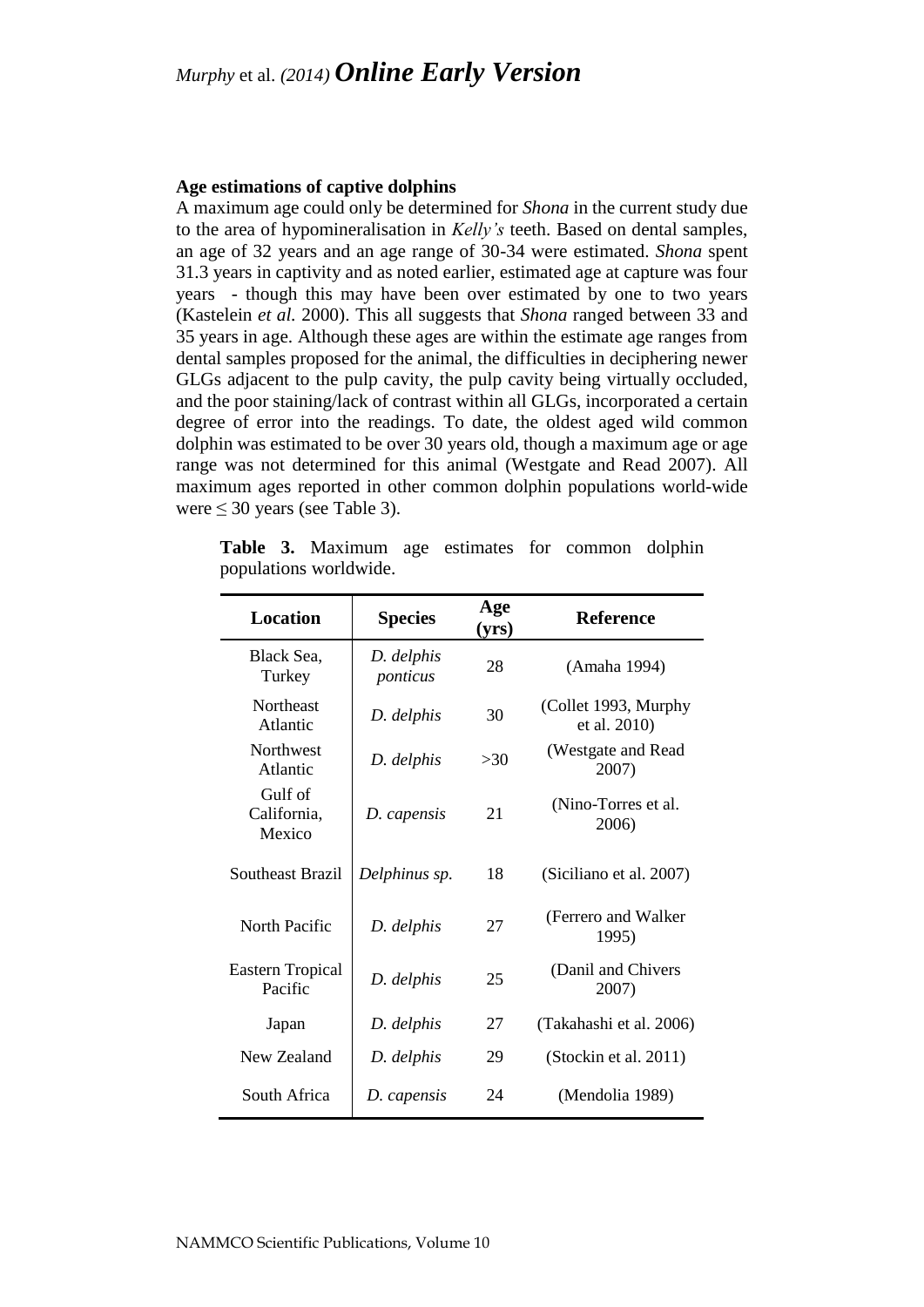Results from the current study suggest that the pulp cavity possibly becomes occluded in common dolphins >30 years and this, in addition to errors in reading new GLGs adjacent to the pulp cavity in these older dolphins, may lead to under-estimation of maximum age within populations. It should be noted however that although the "straightest" teeth were sampled, the teeth that were collected from both *Shona* and *Kelly* were stubby, curved and some slightly twisted. These characteristics produced slightly "off centre" sections that may have missed some of the critical areas around the pulp cavity where small GLGs are deposited, thus possibly affecting estimation of maximum age.

### **Hypomineralisation**

The significantly lower levels of calcium and phosphorus adjacent to the pulp cavity in *Kelly's* teeth suggest either resorption of minerals (Ca and P) from dentine tissue, or mineralization interference, i.e. dentine tissue was not appropriately mineralized. Factors responsible for resorption and repair of dental tissues were initially believed to be only of local origin, with odontoclastic and cementoclastic activity occurring in response to local injury, pressure, disease and malocclusion (Myrick 1988). However, in addition to these local causes, system alternation of dental tissues are believed to occur through regulation of blood-serum calcium (Myrick 1988). Lockyer (1993) argued that resorption is a response to a severe long-term or continuing change in physiological state, probably with hormone imbalance, which either exacerbates any pre-existing hereditary-based tendency or initiates a chronic hypocalcaemia condition.

Mineralisation interference has been defined by Lockyer (1993) as irregularities in the lamina formation, generally found in the pulp cavity edge, resulting in wavy lines, swirl patterns and asymmetry which disrupt usual patterns. In addition, Myrick (1988) noted a strong discontinuity in pattern, or a layer that was especially dark, followed by a gap in layering. This interruption was succeeded by prominent thickened unmineralised predentine. The anomaly in *Kelly's* teeth did not exhibit the typical 'scallop' or 'convoluted scallop' appearance identified by Myrick (1988) for moderate and advanced mineralisation interference. Thickened unmineralized predentine was observed in some teeth sections, in addition to wavy lines along tissue margins (see Fig. 3). In other teeth, however, more noticeable internal resorption of minerals around the pulp cavity was evident with obliteration of the pulpal margin, and the presence of a dark stained layer adjacent to the anomaly was also observed. The extensive size of the pulp cavity in some teeth (see Fig. 4b) from an individual of this age - more than 33 years suggests internal resorption of dental tissue rather than a cessation of dental deposition due to mineralisation interference. In addition, other skeletal bones also exhibited a lower mineral weight/density. For example, *Kelly's* cranium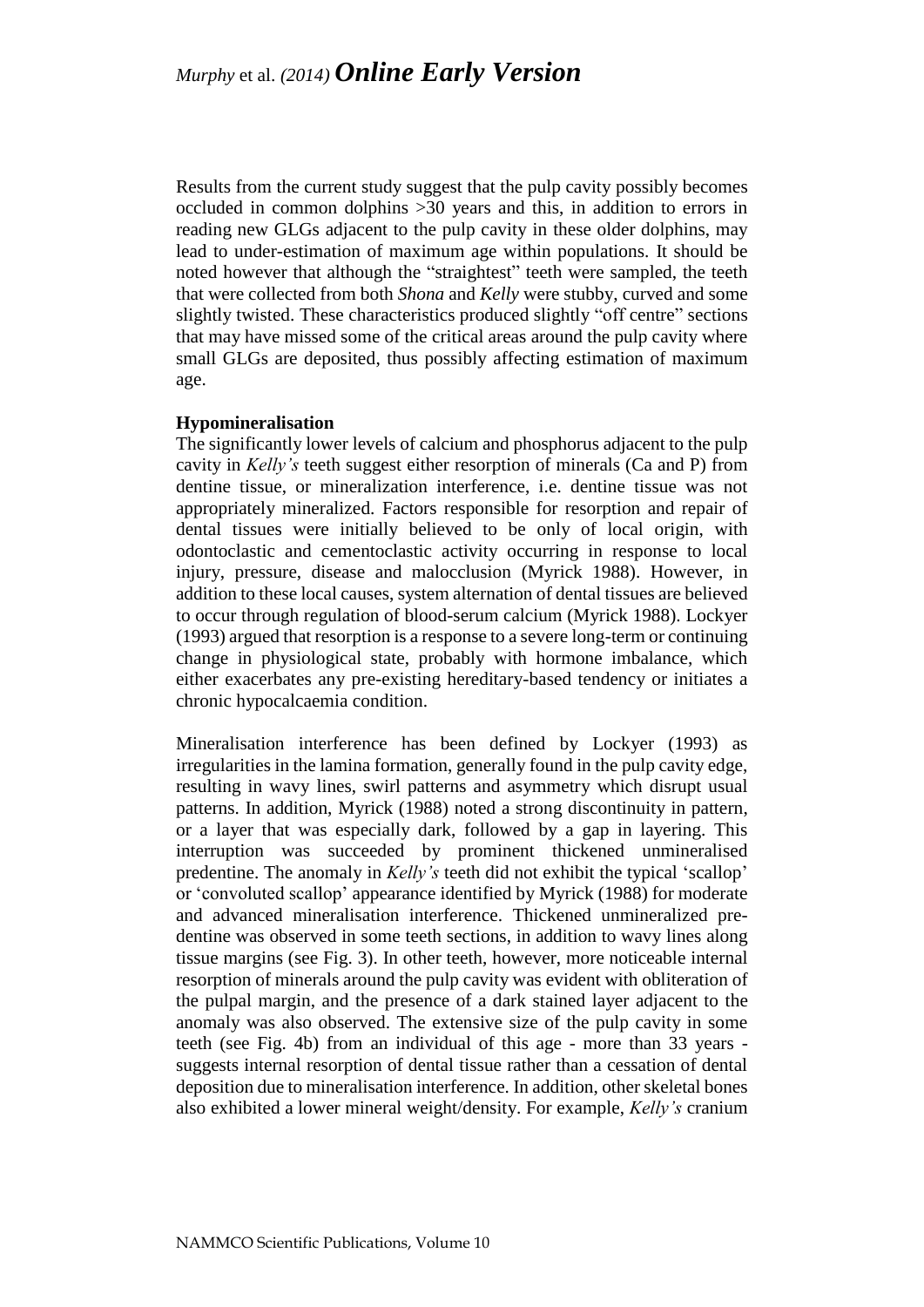weighed less than free-ranging females of a similar condylobasal length (Jordan 2012). Myrick (1988) however reported that resorption generally resulted in actual erosion and frequent repair of existing regular laminated dental tissue, resulting in amorphous and/or globular appearance; frequently with holes, cutting across into regular tissue (Myrick 1988, Lockyer 1995).

The anomaly surrounding the pulp cavity was observed to varying degrees in all eight teeth processed teeth from *Kelly*, suggesting that the anomaly is of systemic and not local origin. The causes for systemic resorption or interference within *Kelly's* skeletal material could be due to a number of reasons such as (a) old age and development of osteoporosis, and/or (b) stressinduced hypocalcaemia. Hypocalcaemia, or low serum calcium, occurs when calcium intake into the blood is exceeded by calcium loss from circulation (Myrick 1988). Serum calcium levels are restored through acquiring calcium from tissues such as extracellular and bone. Elevated cortisol levels can decrease serum calcium, resulting in borrowing of calcium from skeletal material (Myrick 1988), and various external and internal stressors can stimulate the release of cortisol through the hypothalamic-pituitary-adrenal pathway. When bone calcium resorption is greater than deposition, this can lead to osteoporosis and deposition of calcium in soft tissues. This is also a principle sign of ageing.

## **ACKNOWLEDGEMENTS**

The authors thank present and former employees of Napier Marineland, especially Regan Beckett, Garry MacDonald and Bridey White whom supported the post-mortem examinations and subsequent use of tissues recovered from *Kelly* and *Shona* for research purposes. Additional thanks are extended to colleagues at Massey University for post-mortem examinations and laboratory analysis including Wendi Roe, Brett Gartrell and Mike Hogan (IVABS), Robert Stewart and Anja Möbis (INR), Doug Hopcroft (MMIC at IMBS) and Emmanuelle Martinez (INS). SM was supported by a Marie Curie International Outgoing Fellowship and a Massey University International Visitors Fellowship (IVRF). This research was conducted under research permits RNW/22/2003/182 and RNW/HO/2008/03 issued to KAS by the New Zealand Department of Conservation.

## **REFERENCES**

- Amaha A (1994) Geographic variation of the common dolphin, Delphinus delphis (Odontoceti: *Delphinidae*). Ph.D. Tokyo University of Fisheries, Tokyo.
- André JM, Ribeyre F, and Boudou A (1990) Relations entre l'âge, la longueur totale, le poids total et le poids de organes chez trois espèces de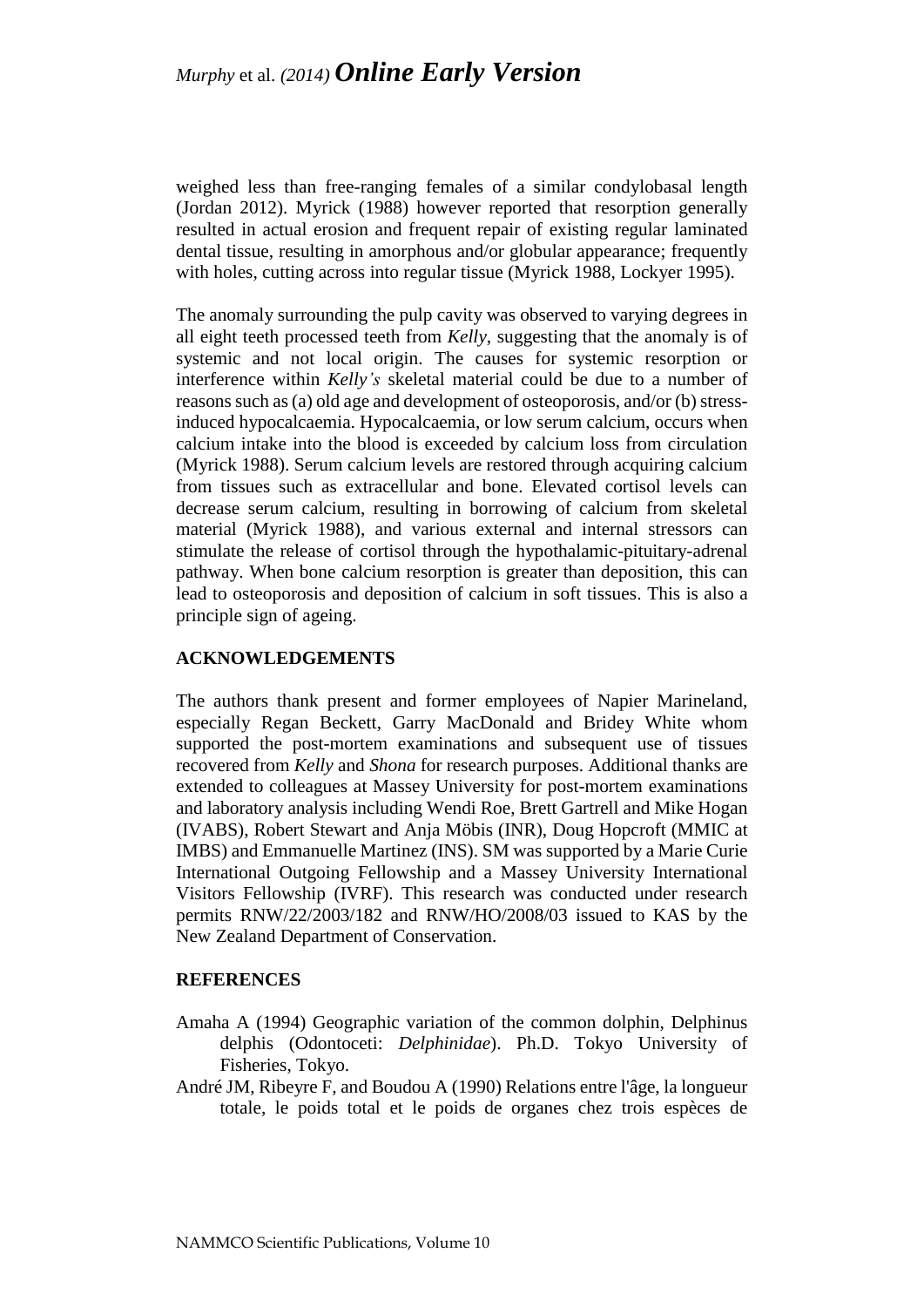dauphins de la zone tropicale Est de l'océan Pacifique. Mammalia 54:479-488. doi:<http://dx.doi.org/10.1515/mamm.1990.54.3.479>

- Avery JK (1976) Dentin. In: Bhaskar SN (editor); Orban's Oral Histology and Embryology. Mosby, Saint Louis, 105-140.
- Callis GM (2008) Bone. In: Bancroft JD and Gamble M (eds.); Theory and Practice of Histological Technique 6th Edition. Churchill Livingston, Elsevier, 333-364.
- Collet A (1993) Age et statut reproducteur des cetaces captures. Results preliminaires et analyses partielles des donnes 1993. Rapport GERDAU 1993. Rapport Gerdau 1993, CRMM, La Rochelle.
- Danil K (2004) Growth and reproduction of female short-beaked common dolphins, *Delphinus delphis*, in the eastern tropical Pacific. MSc. University of San Diego.
- Danil K and Chivers SJ (2007) Growth and reproduction of female shortbeaked common dolphins, *Delphinus delphis*, in the eastern tropical Pacific. *Can. J. Zool.* 85(1):108-121. <http://dx.doi.org/10.1139/z06-188>
- Danil K, Robertson KM and Chivers SJ (2004) An evaluation of using enhanced digital microscopy to estimate ages of short-beaked common dolphins (*Delphinus delphis*). U.S. Dep. Commer., NOAA Technical Memorandum NMFS SWFSC-365.
- Dellabianca NA, Hohn AA and Goodall RNP (2011) Age estimation and growth layer patterns in teeth of Commerson's dolphins (*Cephalorhynchus c. commersonii*) in subantarctic waters. *Mar. Mammal Sci.* 28(2):378-388. doi: [http://dx.doi.org/10.1111/j.1748-](http://dx.doi.org/10.1111/j.1748-7692.2011.00475.x) [7692.2011.00475.x](http://dx.doi.org/10.1111/j.1748-7692.2011.00475.x)
- Ferrero RC and Walker WA (1995) Growth and reproduction of the common dolphin, *Delphinus delphis* Linnaeus, in the offshore waters of the North Pacific Ocean. *Fish. Bull.* 93:483-494.
- Gibbens J and Arnould JPY (2009) Age-specific growth, survival, and population dynamics of female Australian fur seals. Can. J. Zool. 87(10):902-911. doi:<http://dx.doi.org/10.1139/Z09-080>
- Gurevich VS, Stewart LH and Cornell LH (1980) The use of tetracycline in age determination of common dolphins, *Delphinus delphis*. In: Perrin WF and Myrick Jr. AC (eds.); Age determination of toothed whales and sirenians. International Whaling Commission, Cambridge, 165-169.
- Hohn A and Fernandez S (1999) Biases in dolphin age structure due to age estimation techniques. *Mar. Mammal Sci.* 15(4):1124-1132. doi: <http://dx.doi.org/10.1111/j.1748-7692.1999.tb00881.x>
- Hohn AA, Scott MD, Wells RS, Sweeney JC and Irvine AB (1989) Growth layers from known-age, free-ranging bottlenose dolphins. *Mar. Mammal Sci.* 5(4):315-342. doi: [http://dx.doi.org/10.1111/j.1748-](http://dx.doi.org/10.1111/j.1748-7692.1989.tb00346.x) [7692.1989.tb00346.x](http://dx.doi.org/10.1111/j.1748-7692.1989.tb00346.x)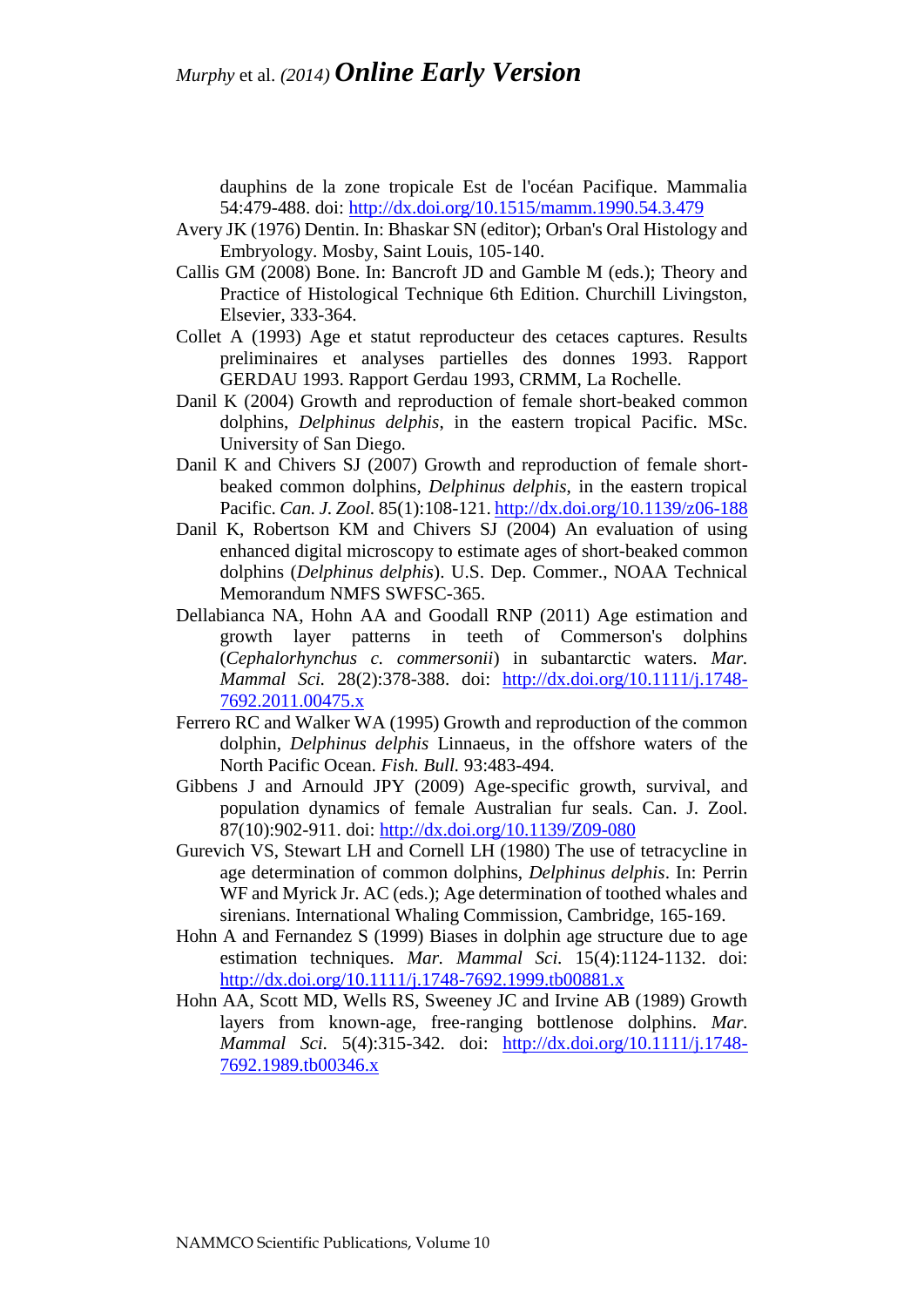- Hui CA (1978) Reliability of using dentin layers for age determination in *Tursiops truncatus*. Final report to the Marine Mammal Commission in fulfillment of contract MM7AC021. Report no. MMC-77/09. .
- Jordan FF (2012) Skull morphometry of the common dolphin, *Delphinus* sp., from New Zealand waters. MSc thesis. Massey University, Auckland.
- Kastelein RA, MacDonald GJ and Weipkema PR (2000) A note on food consumption and growth of common dolphins (*Delphinus delphis*). *J. Cet. Res. Man.* 2(1):69-73.
- Klevezal GA (1980) Layers of the hard tissues of mammals as a record of growth rhythms of individuals. In: Perrin WF and Myrick Jr. AC (eds.); *Age Determination of Toothed Whales and Sirenians*. Reports of the International Whaling Commission, Special Issue 3. Cambridge, 89-94.
- Kyngdon DJ, Minot EO and Stafford KJ (2003) Behavioural responses of captive common dolphins *Delphinus delphis* to a 'Swim-with-Dolphin' programme. *Appl. Anim. Beh. Sci*. 81(2):163-170. doi[: http://dx.doi.org/](http://dx.doi.org/10.1016/S0168-1591(02)00255-1) [10.1016/S0168-1591\(02\)00255-1](http://dx.doi.org/10.1016/S0168-1591(02)00255-1)
- Lockyer C (1993) A report on patterns of deposition of dentine and cement in teeth of pilot whales, genus *Globicephala*. In: Donovan GP, Lockyer C and Martin AR (eds.); *Biology of Northern Hemisphere Pilot Whales*. International Whaling Commission, Cambridge, 137-161.
- Lockyer C (1995) A review of factors involved in zonation in odontocete teeth, and an investigation of the likely impact of environmental factors and major life events on harbour porpoise tooth structure. In: Bjørge A and Donovan GP (eds.); *Biology of the Phocoenids*. International Whaling Commission, Cambridge, 511-529.
- Luna LG (1992) *Histopathologic methods and color atlas of special stains and tissue artifacts*, 1st Edition. Johnson Printers, Maryland, 767 pp.
- Luque PL (2008) Age determination and interpretation of mineralization anomalies in teeth of small cetaceans. PhD thesis. University of Vigo, Vigo.
- Luque PL, Learmonth JA, Santos MB, Ieno E and Pierce GJ (2009) Comparison of two histological techniques for age determination in small cetaceans. *Mar. Mammal Sci.* 25(4):902-919. doi: [http://dx.doi.](http://dx.doi.org/10.1111/j.1748-7692.2009.00304.x) [org/10.1111/j.1748-7692.2009.00304.x](http://dx.doi.org/10.1111/j.1748-7692.2009.00304.x)
- Mendolia C (1989) Reproductive biology of common dolphins (*Delphinus delphis* Linnaeus) off the south east coast of southern Africa. MSc thesis. University of Port Elizabeth, Port Elizabeth.
- Murphy S, Pierce GJ, Law RJ, Bersuder P, Jepson PD, Learmonth JA, Addink M, Dabin W, Santos MB, Deaville R, Zegers BN, Mets A, Rogan E, Ridoux V, Reid RJ, Smeenk C, Jauniaux T, López A, Farré JMA, González AF, Guerra A, García-Hartmann M, Lockyer C and Boon JP (2010) Assessing the effect of persistent organic pollutants on reproductive activity in common dolphins and harbour porpoises. *J.*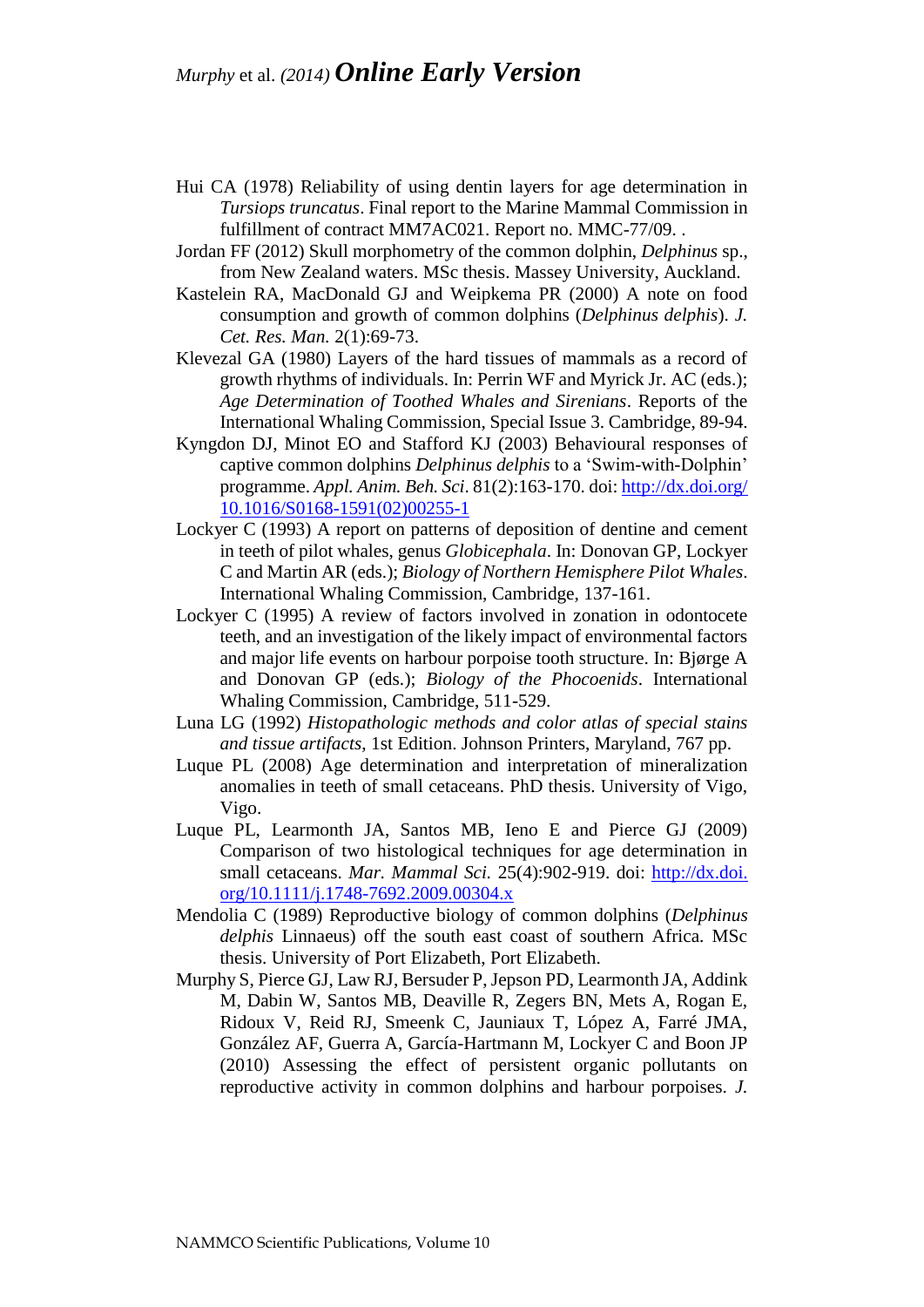*Northwest Atl. Fish. Org.* 42: 153-173. doi: [http://dx.doi.org/10.2960](http://dx.doi.org/10.2960/J.v42.m658) [/J.v42.m658](http://dx.doi.org/10.2960/J.v42.m658)

- Murphy S and Rogan E (2006) External morphology of the short-beaked common dolphin, *Delphinus delphis*: growth, allometric relationships and sexual dimorphism. *Acta Zool.* 87(4):315-329. doi: [http://dx.doi.](http://dx.doi.org/10.1111/j.1463-6395.2006.00245.x) [org/10.1111/j.1463-6395.2006.00245.x](http://dx.doi.org/10.1111/j.1463-6395.2006.00245.x)
- Murphy S, Spradlin T, Mackey B, McVee J, Androukaki E, Tounta E, Karamanlidis A, Dendrinos P, Joseph E, Lockyer C and Matthiopoulos J (2012) Age estimation, growth and age-related mortality of Mediterranean monk seals *Monachus monachus*. *Endan. Species Res.* 16:149-163. doi:<http://dx.doi.org/10.3354/esr00392>
- Murphy S, Winship A, Dabin W, Jepson PD, Deaville R, Reid RJ, Spurrier C, Rogan E, López A, González AF, Read FL, Addink M, Silva M, Ridoux V, Learmonth JA, Pierce GJ and Northridge SP (2009) Importance of biological parameters in assessing the status of *Delphinus delphis. Mar. Ecol. Prog. Ser.* 388:273-291. doi: [http://](http://dx.doi.org/10.3354/meps08129) [dx.doi.org/10.3354/meps08129](http://dx.doi.org/10.3354/meps08129)
- Myrick Jr. AC (1988) Is tissue resorption and replacement in permanent teeth of mammals caused by stress-induced hypocalcemia? In: Davidovitch Z (editor); *The biological mechanisms of tooth eruption and roof resorption.* EBSCO Media, Birmingham, 379 - 389.
- Myrick Jr. AC (1998) Some new and potential uses of dental layers in studying *Delphinid* populations. In: Pryor K and Norris KS (eds.); *Dolphin societies*. University of California Press, Berkeley, 251-279.
- Myrick Jr. AC and Cornell LH (1990) Calibrating dental layers in captive bottlenose dolphins from serial tetracycline labels and tooth extractions. In: Leatherwood S and Reeves R (eds.); *The bottlenose dolphin*. Academic Press, New York, 587-608.
- Myrick Jr. AC, Hohn AA, Sloan PA, Kimura M and Stanley DD (1983) Estimating age of spotted and spinner dolphins (*Stenella attenuata* and *Stenella longirostris*) from teeth. La Jolla, CA, NOAA/National Marine Fisheries Service/Southwest Fisheries Science Center, (NOAA Technical Memorandum NMFS, SWFC-3).
- Myrick Jr. AC, Yochem PK and Cornell LH (1988) Toward calibrating dentinal layers in captive killer whales by use of tetracycline labels. *Rit. Fiskideilar* 1:285-296.
- Myrick Jr. AC, Shallenberger EW, Kang I and MacKay DB (1984) Calibration of dental layers in seven captive Hawaiian spinner dolphins, *Stenella longirostris*, based on tetracycline labelling. *Fish. Bull.* 82:207-225.
- Nino-Torres CA, Gallo-Reynoso JP, Galvan-Magana F, Escobar-Briones E and Macko SA (2006) Isotopic analysis of δ13C, δ15N, AND δ34S "A feeding tale" in teeth of the longbeaked common dolphin *Delphinus*